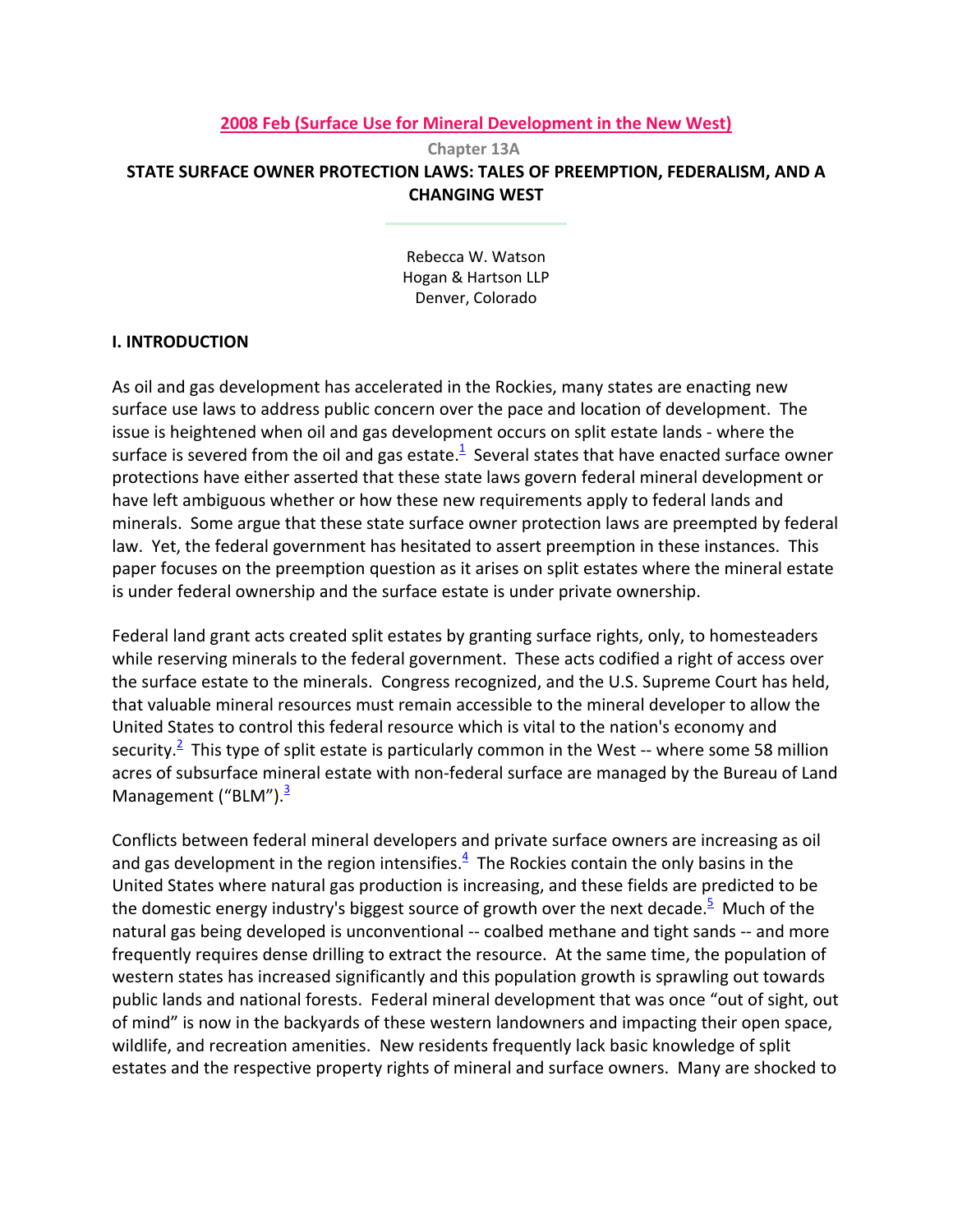learn that they do not own the minerals and that they have little say‐so as to their development.<sup>6</sup>

Thus, despite long‐standing recognition for mineral access, over the last thirty‐five years, state judicial decisions, state surface owner protection laws and federal policy are modifying the relative burdens of the two estates in response to new public views on land use.<sup>2</sup>

Wyoming, Colorado, and New Mexico are among the states whose legislatures have recently passed laws that protect surface owners on split estates by implementing heightened notice provisions, required surface use agreements, and increased surface damage bonds. In Congress, citizen groups and their allies have repeatedly sought legislative change to the limited surface owner federal protections in the oil and gas context. At the Department of the Interior ("DOI"), new rules and guidance emphasize the need for cooperation and agreement between the two estates.

Some have argued that federal law plainly preempts these state surface owner protection laws as applied to federal mineral estates with private surface estates. Regardless, whether this position may be correct under a purely academic legal analysis, the reality is that the federal government appears unlikely to bring a legal challenge to state surface protection laws except in the most extreme cases. There is a desire to work with states as partners in managing the effects of mineral development.

With this context in mind, this paper will analyze the question of federal preemption of surface owner protection laws recently enacted by several Rocky Mountain states, including Wyoming, Colorado, and New Mexico. This paper will also address the policy issues surrounding federal preemption of state surface owner protection laws on split estates. To lay the groundwork for the preemption analysis, the next section covers the legal context that created federal mineral‐ private surface split estates.

## **II. THE FEDERAL LAND GRANT STATUTES**

The common law history of split estates is an instructive backdrop against which to view the land grant statutes that created modern contemporary split estates. Specifically, the practical policy considerations that led to the creation of the common law doctrine of mineral dominance over the surface have continuing relevance today. In England, minerals were owned by the Crown to provide it with the ability to carry out essential governmental functions: coining money and defending the country. $8$  Both of these essential functions required mineral resources -- gold and silver for coining money, and saltpeter for making gunpowder for military use.<sup>9</sup> The Crown's ability to access its minerals, to assert dominance over the surface estate, was inherent in its ownership of the minerals, as a mineral estate that the sovereign could not freely access impeded the essential national functions for which the mineral estate was reserved.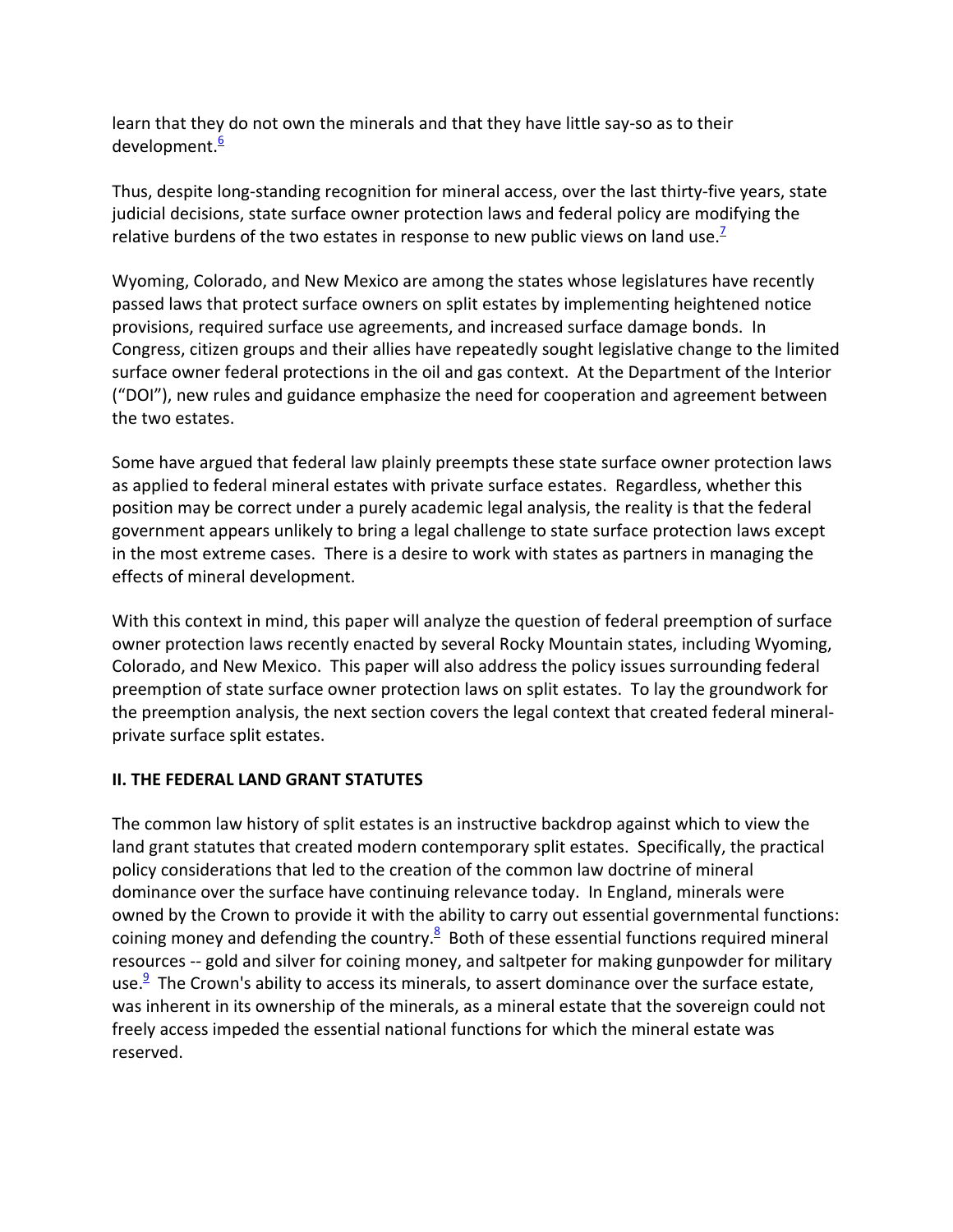This common law doctrine of mineral dominance over the surface estate formed the basis for the creation of the severed federal mineral estates in the United States At the turn of the last century, a young, rapidly industrializing and expanding nation was concerned about ensuring the availability of energy and minerals to fuel that growth. A coal shortage at the turn of the Twentieth Century, along with pressure from Western interests to release federal land for homesteading, spurred the United States to begin issuing limited patents that would sever the surface from the mineral estate and allow for the separate disposal of each.<sup>10</sup>

Thus, the land grant statutes of the early Twentieth Century created split estates by granting surface rights to homesteaders while reserving minerals to the federal government. These land grant statutes include the Coal Lands Acts of 1909 and 1910, $\frac{11}{1}$  the Stock Raising Homestead Act of 1916 ("SRHA"), $\frac{12}{12}$  and the Agricultural Entry Act of 1914. $\frac{13}{12}$  Each of these statutes includes similar provisions protecting the interests of surface owners -- requiring notification and bonding, and providing for certain limited damages ‐‐ that provide an important context for answering the question of whether similar or conflicting state surface owner protection laws are preempted.

The Coal Lands Acts of 1909 and 1910 were the first to issue limited land patents reserving coal to the United States and permitting the surface to be patented by homesteaders.<sup>14</sup> The Coal Lands Acts reserve "all coal in said lands, and the right to prospect for, mine, and remove the same. $^{\prime\prime}$ <sup>15</sup> However, the Coal Lands Acts limited the common law precept of the mineral estate's dominance by stating that in the absence of surface owner consent, the mineral developer may only enter after posting a bond for damages to "crops and improvements." $\frac{16}{16}$ 

The SRHA is the most comprehensive source of federal mineral‐private surface split estates. Under the SRHA, the United States granted surface patents to homesteaders but reserved "coal and other minerals" to itself. $\frac{17}{12}$  Thus, under the SRHA, mineral developers with federal leases "have the right at all times to enter upon the lands entered or patented . . . for the purpose of prospecting for coal or other mineral therein" and "may reenter and occupy so much of the surface thereof as may be required for all purposes *reasonably incident* to the mining or removal of the coal or other minerals." $18$  (Emphasis added). This provision reflects the SRHA statutory mineral estate dominance provision but requires the developer to use only those lands reasonably necessary for the development of the federal minerals. $\frac{19}{12}$  The mineral developer's right to enter and prospect for minerals is further conditioned on the requirement that the developer seek the consent of the surface owner, that "he shall not injure, damage, or destroy the permanent improvements of the entryman or patentee, and shall be liable to and shall compensate the entryman or patentee for all damages to the crops on such lands by reason of such prospecting".<sup>20</sup> The SRHA's damages provision is limited. The terms "crops" and "improvements" are "strictly construed by courts to exclude natural vegetation relied upon by ranchers, non-agricultural buildings and improvements, and general loss of value of lands."<sup>21</sup>

The Agricultural Entry Act of 1914, also known as the Non‐Mineral Entry Act, also reserved oil, gas, and other specified minerals to the federal government.<sup>22</sup> Under that act, federal mineral interest holders "may re-enter and occupy so much of the surface thereof as may be required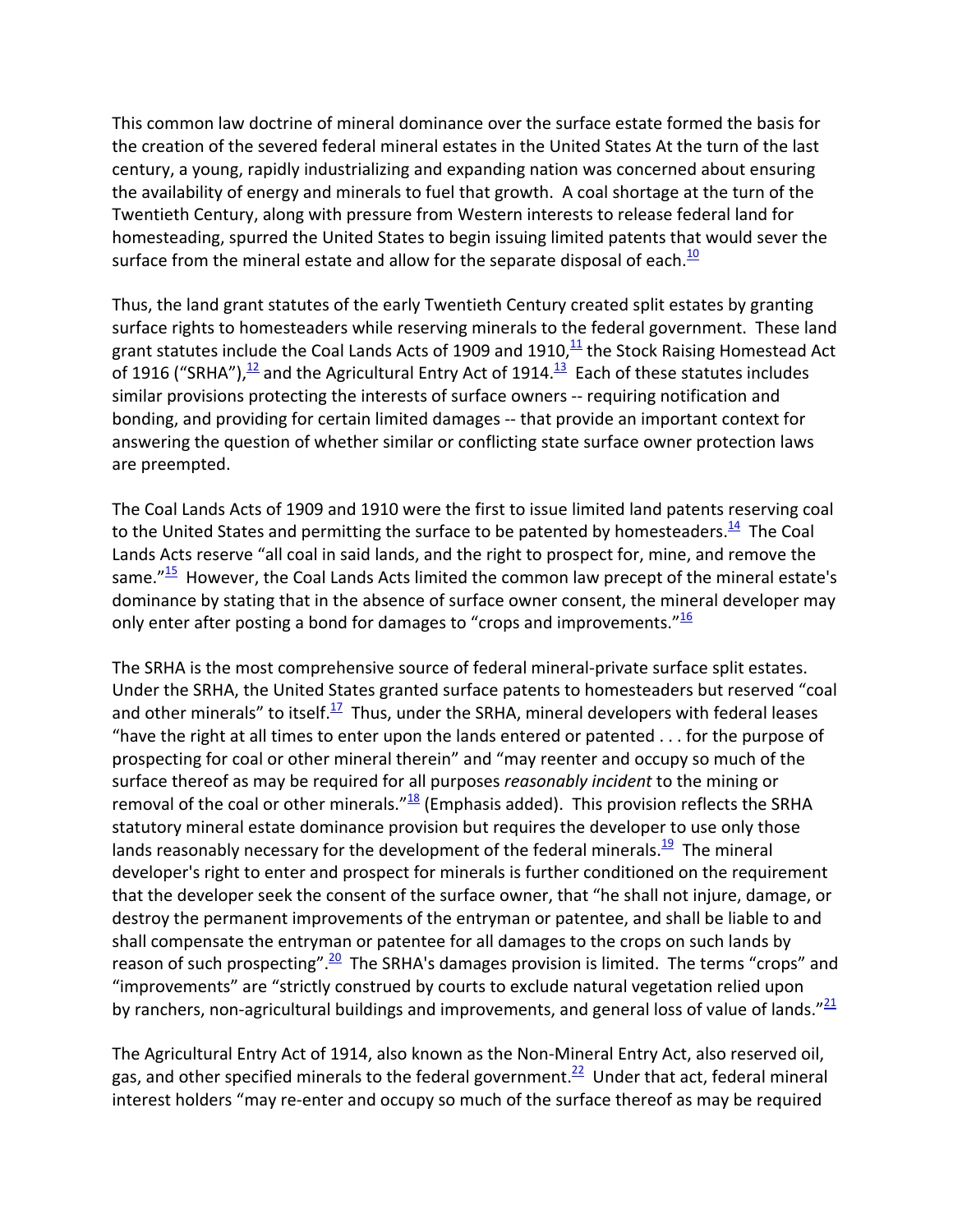for all purposes reasonably incident to the mining and removal of the minerals therefrom." $\frac{23}{2}$ However, mineral rights holders may enter the property only after the Secretary of the Interior has approved a bond as security for the "payment of all damages to the crops and improvements of such lands by reason of such prospecting. $\frac{24}{4}$ 

When Congress enacted the Agricultural Entry Act, it contemplated surface entry only for agricultural purposes and related activities. Thus, in *Kinney‐Coastal Oil*, the United States Supreme Court held that the minerals are not included in the homestead patent so that the surface owner "suffers no taking and is entitled to no compensation for neither the minerals taken nor the use of the surface" ‐ the only compensation is for "damages caused by the oil and gas operation and those are limited by statue to crops and agricultural improvements. $\frac{25}{5}$  The Court held that the concept of mineral estate dominance was built into the federal surface entry acts. $\frac{26}{10}$  The Court also recognized that the policy of the federal surface entry acts is to allow the United States to "realize, through the separate leasing, a proper return from the extraction and removal of the minerals. $v^{27}$ 

These land grant statutes and their surface damages provisions form the context in which the analysis of state law preemption takes place. Before turning to the preemption analysis, however, discussion of the fundamentals of the preemption doctrine and current federal regulation of surface use is warranted.

### **III. FUNDAMENTALS OF THE PREEMPTION DOCTRINE**

Federal preemption doctrine is based in the Supremacy Clause of the Constitution, which states that federal law shall be the supreme law of the land. $\frac{28}{3}$  "The Supremacy Clause of Article VI of the United States Constitution grants Congress the power to preempt state or local law." $\frac{29}{2}$ Thus, any state law that infringes upon this supremacy is invalid. The touchstone for determining whether federal law preempts state law is congressional intent.<sup>30</sup> Preemption inquiries are "*ad hoc* investigations" and depend on "the language, policy and context of the federal and state statutes."

Where state regulation of federal property is concerned, as is the case in state surface owner protection laws, the Property Clause informs the context of the preemption question. The Property Clause of the United States Constitution vests authority in the federal government over federal property. $31$  The Supreme Court has described the scope of this federal authority as "plenary"<sup>32</sup> and "without limitations."<sup>33</sup> Even so, the Property Clause does not in and of itself completely withdraw federal property from state jurisdiction.<sup>34</sup> Congressional power over federal lands is only the starting point for determining respective federal and state jurisdiction. In our governmental system of dual federal and state authority, "[f]or many purposes, a state has civil and criminal jurisdiction over lands within its limits belonging to the United States."<sup>35</sup>

Given the broad scope of federal authority over public lands, however, state jurisdiction over federal property is limited and "does not extend to any matter that is not consistent with the full power of the United States to protect its lands, to control their use, and to prescribe in what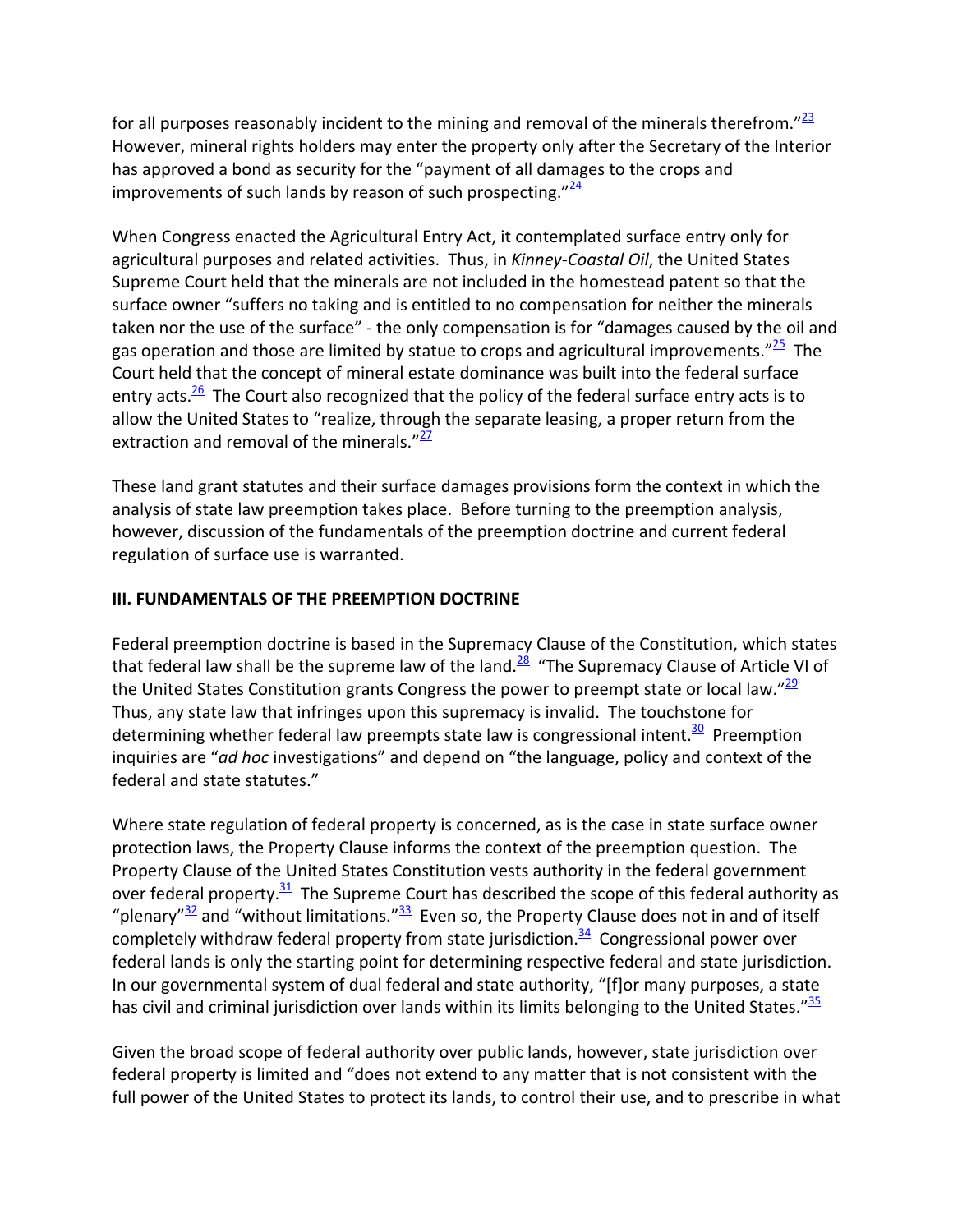manner others may acquire rights to them." $\frac{36}{2}$  While the Property Clause, standing alone, does not determine preemption questions, it informs the analysis with a kind of "constitutional common law" that guides questions of federalism and competing state and federal claims to regulatory authority on federal property.<sup>37</sup> The result of the tension between federal plenary power over federal land and notions of federalism is the concept of cooperative federalism, in which the federal and state governments share responsibility for regulating private activities. $38$ 

There are two types of preemption: express preemption, which arises where Congress expressly states in legislation that state law in a particular sphere is preempted; and implied preemption, which arises where Congress made no express statement but appears to have nonetheless intended the preemption of state law. Neither the federal land grant statutes, the Mineral Leasing Act of 1920 ("MLA"), $39$  which governs oil and gas leasing on federal lands, nor the Federal Land Policy Management Act ("FLPMA") $40$  contain express statements of preemption, so an inquiry into whether implied preemption applies is necessary.

Implied preemption may occur in two types of cases. The first is where there is evidence that Congress intended to "occupy the field" in a particular regulatory regime such that there is no room for concurrent state regulation, known as "field preemption." $41$  The United States Supreme Court held that:

Congress' intent to supersede state law altogether may be found from a scheme of federal regulation so pervasive as to make reasonable the inference that Congress left no room to supplement it because the Act of Congress may touch a field in which the federal interest is so dominant that the federal system will be assumed to preclude enforcement of state laws on the same object, or because the object sought to be obtained by the federal law and character and obligations imposed by it may reveal the same purpose. $\frac{42}{5}$ 

Field preemption does not appear to apply in the context of state surface owner protection laws because the regulation of the impacts of mineral development has a long history of being a joint effort between the federal government and state governments. $43$  Indeed, the MLA provides that lease terms must comply with state law $44$  and that states have the right "to exercise any rights they may have." $45$  FLPMA contains several provisions directing federal recognition of state laws and planning. $\frac{46}{ }$ 

The second type of implied preemption is known as "conflict preemption." Conflict preemption arises where the state law actually conflicts with federal law. $\frac{47}{4}$  An actual conflict exists "when compliance with both federal and state regulations is a physical impossibility",  $\frac{48}{1}$  or when the state law stands "as an obstacle to the accomplishment and execution of the full purposes and objectives of Congress." $49$  In the context of federal mineral development on public land, interference with the accomplishment of a federal purpose is the preemption argument that most frequently arises.<sup>50</sup>

Courts applying the conflict preemption test on federal lands where a federal regulatory scheme exists have generally found that state law that is essentially a land use control that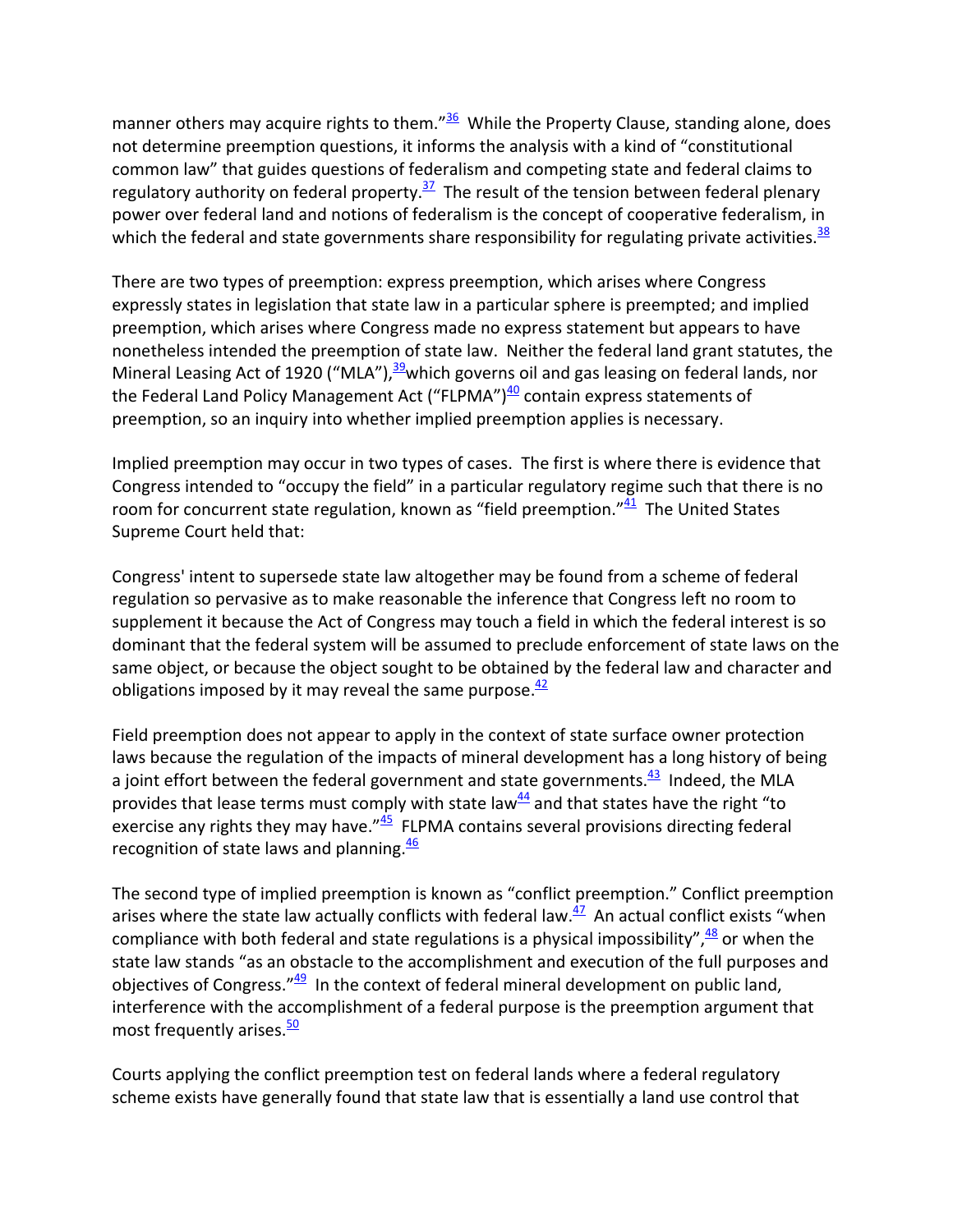prohibits federally‐sanctioned activities on federal land is preempted under the analysis in*Ventura County v. Gulf Oil Corp*. <sup>51</sup> On the other hand, reasonable environmental regulation is not preempted under the reasoning of*California Coastal Commission v. Granite Rock*. 52 Although upon close examination, the land use control and environmental regulation distinction may prove to be a distinction without a difference, the facts of each case provide some guidance on the preemption analysis.

In *Gulf Oil*, the Ninth Circuit held that a county does not have the authority to require a special permit under its zoning code for activities on federal land located within the county because "the states and their subdivisions have no right to apply local regulations impermissibly conflicting with achievement of a congressionally approved use of federal lands."<sup>53</sup> The federal regulatory scheme at issue in *Gulf Oil* was the MLA, which includes "extensive regulation" of oil and gas development. $\frac{54}{2}$  The court found that the conflict in this case was clear by focusing on the extent of the federal permitting scheme, reasoning that "[t]he federal Government has authorized a specific use of federal lands, and Ventura [County] cannot prohibit that use ... in an attempt to substitute its judgment for that of Congress." $55$  Courts in subsequent cases, however, found the *Gulf Oil* court's reasoning difficult to apply and in *Granite Rock* it was scarcely mentioned.<sup>56</sup>

The United States Supreme Court changed course without expressly overruling *Gulf Oil* in *California Coastal Comm'n v. Granite Rock*, holding in a facial challenge that the State of California could require a separate state permit for mining on federal land.<sup>57</sup> At issue in this case was the state coastal zone permitting requirement as it would apply to a limestone mining proposal on national forest land. $58$  The federal laws that the Court considered in its preemption analysis included the Coastal Zone Management Act,  $\frac{59}{2}$  the Mining Act of 1872,  $\frac{60}{2}$ the National Forest Management Act,  $\frac{61}{2}$  and the Federal Land Policy and Management Act,  $\frac{62}{2}$  as well as the federal regulations promulgated under each statute. $\frac{63}{2}$  The Court found that even this extensive federal regulatory scheme leaves room for state regulation for environmental protection, distinguishing such regulations from those dictating federal land use. $\frac{64}{ }$  The dissent and partial concurrence of Justices Powell and Stevens, however, would have found the state permit preempted because by its duplication of federal regulation it inherently conflicts with federal law. $\frac{65}{2}$  The Court majority recognized, however, that state regulations that are "so severe that a particular land use would become commercially impracticable" are preempted. $\frac{66}{6}$ 

Under the reasoning of *Granite Rock*, state environmental regulations on federal lands are generally upheld unless they contain outright prohibitions. $67$  Several state cases are instructive here. In 1985 (two years before *Granite Rock* was decided, but applying similar reasoning), the Wyoming Supreme Court held that the Wyoming Oil and Gas Conservation Commission's ("WOGCC") requirement that an oil company refrain from using its preferred access route through a small town and, instead, use an alternate, less visible route, a condition the WOGCC placed on a permit to drill an oil and gas well on national forest land, was not preempted by federal mineral and environmental protection laws. $68$  In so holding, the court considered the potential preemptive effect of the MLA,  $\frac{69}{2}$  National Environmental Policy Act ("NEPA"),  $\frac{70}{2}$  and the implementing regulations of those statutes.<sup>71</sup> The court found that under these statutes,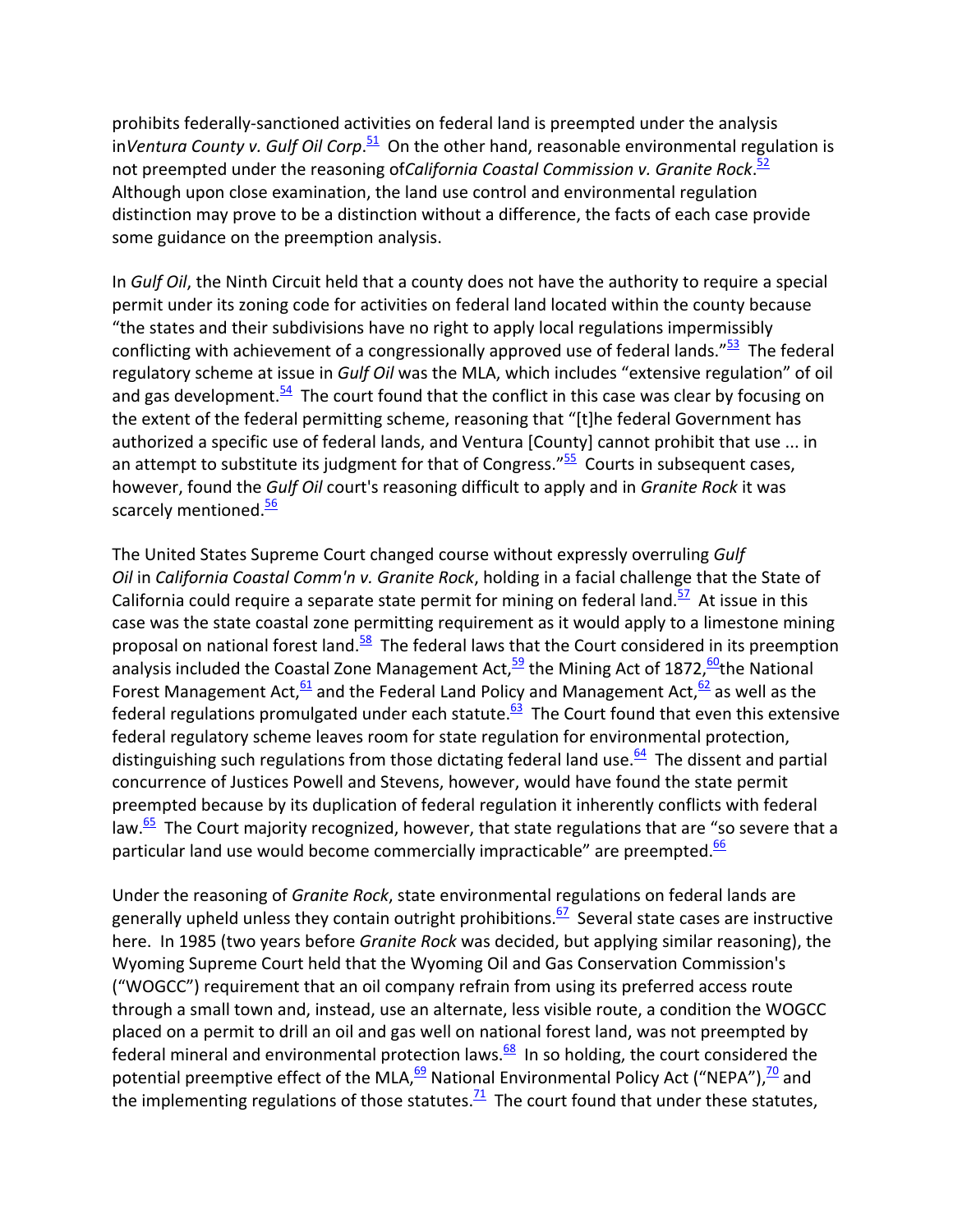"Congress, far from excluding state participation, has prescribed a significant role for local governments in the regulation of the environmental impact of mineral development on federal land. $T^2$  In applying actual conflict analysis, the court noted that state "mining permit requirements designed to safeguard the environment have received favorable treatment in the courts" because they are "legitimate means of guiding mineral development without prohibiting it. $\frac{173}{2}$  The court concluded that the WOGCC's requirement that the oil company relocate its access road did not conflict with federal laws and objectives. $\frac{74}{6}$ 

In 2004, a Nevada district court similarly held that Washoe County's denial of Oil‐Dri's clay mining special use permit on BLM land was not preempted under BLM's mining regulations, applying the reasoning from *Granite Rock*. <sup>75</sup> The court reasoned that "there is no express declaration of preemptive effect in the regulatory framework from mining on federal lands," and that "relevant BLM regulations are not so broad as to preclude any State regulation." $\frac{76}{6}$ Further, the court stated that "Washoe County's decision was based solely on the impacts from [Oil-Dri's] proposal, not the location" such that "[n]othing in Washoe County's action could be construed to be a *per se* ban on all mining operations on the public land part of Oil‐Dri's Special Use Permit Application." $\frac{17}{2}$  Significantly, the court found that Washoe County's regulation of the mining operation's environmental impacts was not preempted even though BLM had already authorized the operation and had issued a final environmental impact statement.<sup>78</sup>

In 2006, the Colorado Court of Appeals held that federal law does not preempt county regulations governing oil and gas production impacts on water quality, soil erosion, wildlife, livestock, wildfires, and recreational activities.<sup>79</sup> The oil company contended that Congress impliedly preempted local regulation of oil and gas activities by enacting a comprehensive regulatory scheme governing these areas. $\frac{80}{2}$  The court disagreed with this contention based on *Granite Rock*, reasoning that "[t]he Supreme Court concluded that Forest Service regulations implemented under the MLA did not constitute an attempt to preempt state law, but instead appeared to assume that those submitting plans of operation would comply with state laws."<sup>81</sup>

Thus, whether state regulation of federal mineral‐private surface split estates is preempted depends upon the specific provisions in a given statutory scheme. While some surface owner protection laws may be considered to be reasonable environmental regulation under*Granite Rock*, others may cross the line into preempted *Gulf Oil* "land use planning" that prohibits the use of federal property, or otherwise interfere with the accomplishment of federal purposes by costly requirements. Where this line is drawn varies with time and circumstance. The only clear answer is that state law that results in a prohibition of otherwise lawful federal actions is preempted ‐‐ all else appears to fall in a grey area requiring a close look at the intent of the state and federal laws, federal policy and the unique circumstances of the challenged state requirement.

## **IV. FEDERAL REGULATION OF SURFACE USE**

In order to determine whether state surface owner protection laws are preempted, the federal regulatory scheme for protecting surface interests overlying federal minerals should be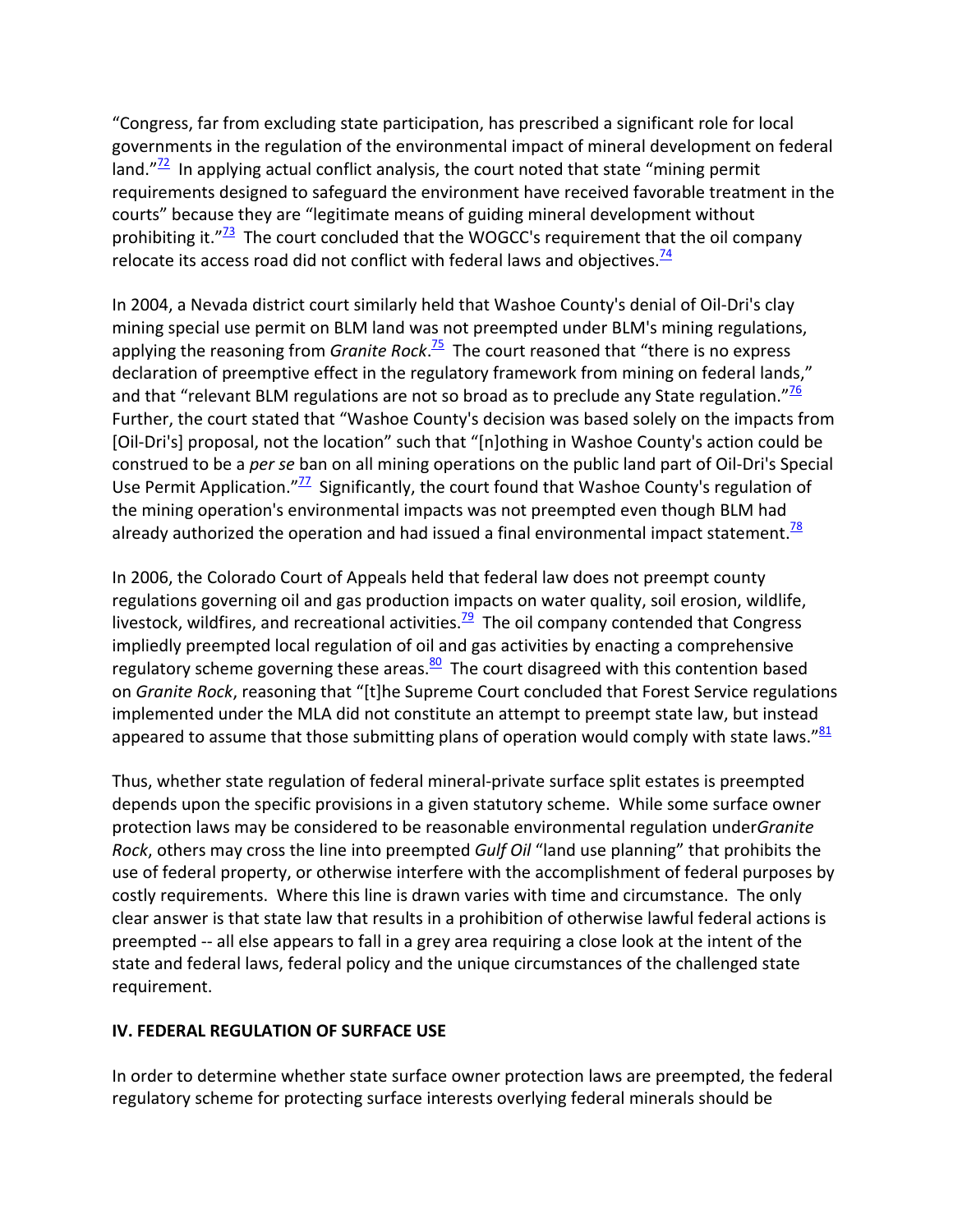considered. In addition to the federal laws discussed above, over the last few years the BLM has promulgated new regulations, guidance and policies that direct or encourage operators to take actions to cooperate with surface owners and mitigate surface impacts. Congress has also considered altering the relationship between the surface and oil and gas mineral estate on federal lands.

# **A. On‐Shore Order No. 1**

The Department of the Interior ("DOI") revised Onshore Order No. 1 in 2007 to replace the original order published in 1983. $\frac{82}{5}$  Onshore Order No. 1 is a regulation that sets out the requirements for the approval of all proposed oil and gas wells for all federal onshore oil and gas leases.<sup>83</sup> Major changes affecting split estate surface owners were made. These include a requirement for three certifications by the operator concerning split estate owners prior to an Application for Permit to Drill ("APD") being considered complete ‐ a) a good faith effort to notify surface owner prior to entry; b) a good faith effort to reach a surface access agreement and notification to BLM whether the agreement was reached; and c) a good faith effort to provide the surface owner with a copy of the Surface Use Plan of Operations ("SUPO") and any conditions of approval that are attached to the APD. $84$  The final rule also clarifies BLM's authority to require two bonds, a lease bond, and a separate surface owner protection bond, for *all* split estate lands, not just SRHA lands.<sup>85</sup>

## **B. Best Management Practices**

Environmental "BMPs" are mitigation measures designed to minimize environmental impacts while allowing for safe and efficient operations. $\frac{86}{5}$  Onshore Order No. 1 encourages, but does not require, the inclusion of BMPs in APDs. $\frac{87}{1}$  Typical BMPs include reducing the footprint of roads and well heads by choosing the smallest safe standard and best location for facilities, and by employing interim reclamation; selecting a color, shape, size, and location for facilities that reduces visibility; reducing wildlife disturbance by centralizing or automating production facilities to reduce the number of trips to each well head; and using common utility corridors or burying flowlines in roadways or rights-of-way.<sup>88</sup>

# **C. Split Estate Surface Use Brochure**

In 2007, BLM published a brochure titled "Split Estate: Rights, Responsibilities, and Opportunities."<sup>89</sup> This brochure is intended to educate surface owners and mineral rights holders about their respective roles on the split estate, and on BLM's role in overseeing mineral development. $90$  In accord with the SRHA and revised On-Shore Order No. 1, the brochure specifies that the mineral lessee or operator is responsible for making a good faith effort to work with the surface owner on issues such as access, provide the surface owner with the SUPO, and notify the surface owner before entry, and attempt to reach a surface use agreement with the surface owner. $\frac{91}{2}$  The mineral lessee or operator must also submit a performance bond and, if good faith efforts to reach a surface use agreement failed, a damages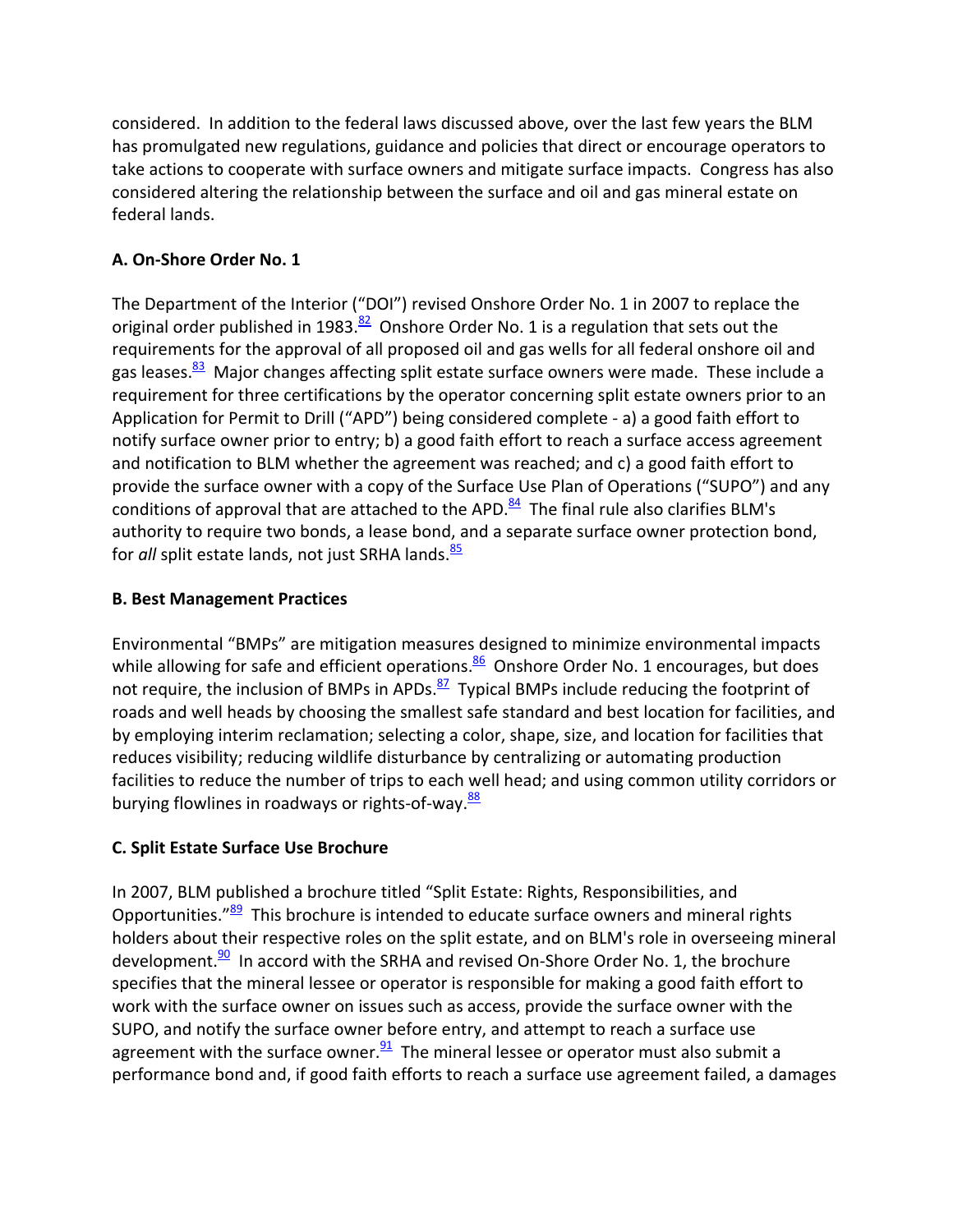bond (at a minimum of \$1,000) for the benefit of the surface owner to cover surface damages. $\frac{92}{2}$ 

## **D. Surface Mining Control and Reclamation Act and EPACT § 1835**

In an informative contrast to oil and gas split estates, surface owners on coal-bearing split estates are protected by Surface Mining Control and Reclamation Act (1977)("SMCRA").<sup>93</sup> Congress, in response to the concerns of split estate agricultural interests in Montana and Wyoming, dramatically altered the relationship between the surface and the coal mineral estate. Most significantly, SMCRA provides a qualified surface owner with the right to withhold his or her consent to entry for surface coal mining. $\frac{94}{5}$ 

Congress recently considered making SMCRA‐like surface owner consent provisions applicable to oil and gas leases. In Section 1835 of the Energy Policy Act of 2005 (EPACT), Congress asked BLM to prepare recommendations that would address a similar consent provision for oil and gas split estates.<sup>95</sup> In its 2006 Report to Congress, BLM rejected this concept, finding that "given the lesser intensity of oil and gas development on a parcel of ground in comparison to coal development and the provisions in place to involve surface owners in oil and gas development negotiations to address surface impacts." $\frac{96}{5}$  To date, Congress has taken no action on this Report. Nonetheless, SMCRA is an object lesson on how statutory federal mineral dominance can be fundamentally altered by an Act of Congress in response to surface owner complaints.

# **V. PREEMPTION OF STATE SURFACE OWNER PROTECTION LAWS**

With the federal regulatory scheme in mind, this section analyzes the preemption issue in the context of the state surface owner protection laws of Wyoming, Colorado, and New Mexico. The starting point for this analysis is the state accommodation doctrine, which forms the basis for state surface owner protection laws.

The traditional rule adopted under state common law is the doctrine of reasonable necessity. Under the rule of reasonable necessity, "a mineral lessee is entitled to possess that portion of the surface estate `reasonably necessary' to the production and storage of the mineral."<sup>97</sup> The accommodation doctrine was developed by some state courts to enhance protection of surface owners by further defining what constitutes "reasonableness". Under this doctrine, "[i]f the mineral owner proposes to use a mining method that will interfere with an existing surface use, the accommodation doctrine compels the mineral owner to utilize reasonable alternative mining methods, if such methods exist." $\frac{98}{28}$ 

States with surface owner protection laws include North Dakota,  $\frac{99}{2}$  Oklahoma,  $\frac{100}{2}$  Montana,  $\frac{101}{2}$ South Dakota, <sup>102</sup> West Virginia, <sup>103</sup> Tennessee, <sup>104</sup> Illinois, <sup>105</sup> Indiana, <sup>106</sup> Kentucky, <sup>107</sup> Wyoming, <sup>108</sup> Colorado, $\frac{109}{109}$  and New Mexico. $\frac{110}{100}$  Common elements included in these laws are requirements that the mineral developer provide notice of proposed drilling operations to the surface owner, required negotiations to determine the amount of surface damages owed and in some cases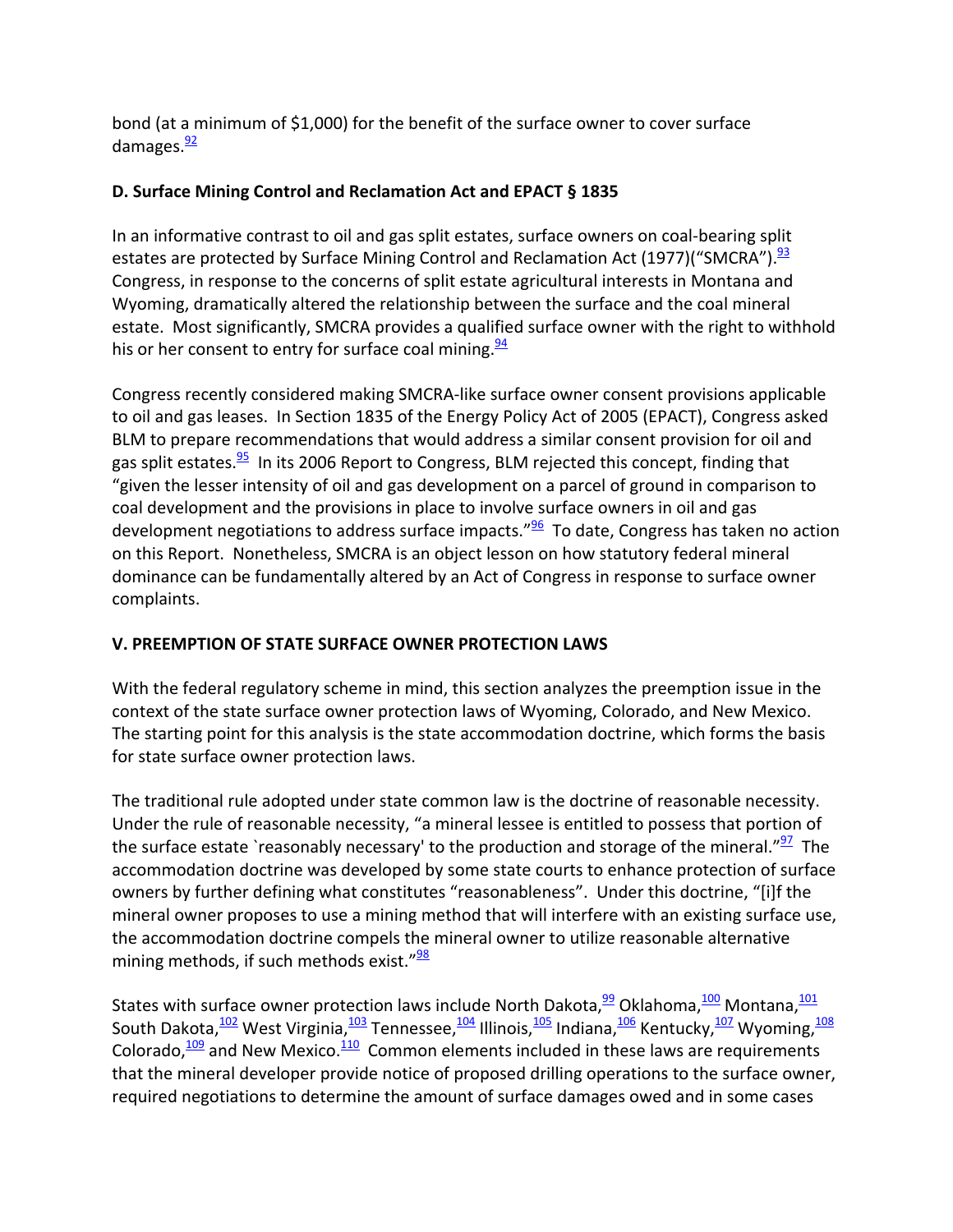definitions of what constitutes compensable surface damages or "lost land value"; and bonding provisions and procedures. Some states have appraisal and judicial mechanisms for resolving disputes on damage issues.

There is no federal judicial recognition of an accommodation doctrine and to date, no case has applied the state judicial accommodation doctrine to federal split estates. There are serious constitutional questions on whether it could be applied to federal minerals. The application of state surface damage legislation to federal minerals, and whether such legislation unconstitutionally interferes with the management of the federal mineral estate, likewise raises serious legal questions. The specific provisions of surface owner protection laws in Wyoming, Colorado, and New Mexico are discussed below.

## **A. Wyoming**

Wyoming placed itself at the center of the preemption debate in 2005 when the WOGCC determined that Wyoming's new Split Estates Act (the "Wyoming Act") applies to federal minerals. $\frac{111}{111}$  In response to proposed rules applying the Wyoming Act $\frac{112}{112}$  to federal minerals, BLM submitted comments in opposition, asserting that the WOGCC's rules should only apply to state and private minerals. $\frac{113}{113}$  In response to BLM's comments, the Wyoming Attorney General challenged BLM to sue the state if it wanted to assert a preemption argument.<sup>114</sup>

The Wyoming Act became effective on July 1, 2005. The state legislature intended the Act to serve as a codification of the judicially-adopted accommodation doctrine, for oil and gas only, such that the Act would "allow the oil and gas operator to conduct its oil and gas operations in a manner that is reasonable and necessary, while taking into account what is necessary to accommodate the needs and rights of the surface owner." $115$  The Wyoming Act, however, goes further than merely codifying the accommodation doctrine. For example, the surfaces damages provision provides for a significantly broader range of damages than allowed under either the judicially‐adopted accommodation doctrine or federal statutory schemes. Specifically, the oil and gas operator must pay the surface owner compensation for loss of production and income, loss of value and loss of value of improvements caused by oil and gas operations -- damages are not limited to agricultural operations.<sup>116</sup> One commentator has noted that "[t]his new legislation enacts a fundamental shift in the common law rights of the mineral estate owner by effectively eliminating the mineral developer's right to use the surface without compensating the surface owner. $\frac{n117}{112}$ 

Under the Wyoming Act, prior to drilling, mineral developers must now provide written notice, enter into negotiations for a surface use agreement with each surface owner. $\frac{118}{118}$  If the parties cannot agree on the terms of the surface use agreement, then the mineral developer must post a bond to cover damages before accessing the mineral estate. $\frac{119}{12}$  The surety bond must be at least \$2,000 per well site. $\frac{120}{2}$  In addition, the WOGCC's rules provide that the operator must carry on all operations in a safe and workmanlike manner having due regard for the preservation and conservation of the property. $121$  A violation of the WOGCC's regulations is evidence of negligence under the Wyoming Act. $\frac{122}{122}$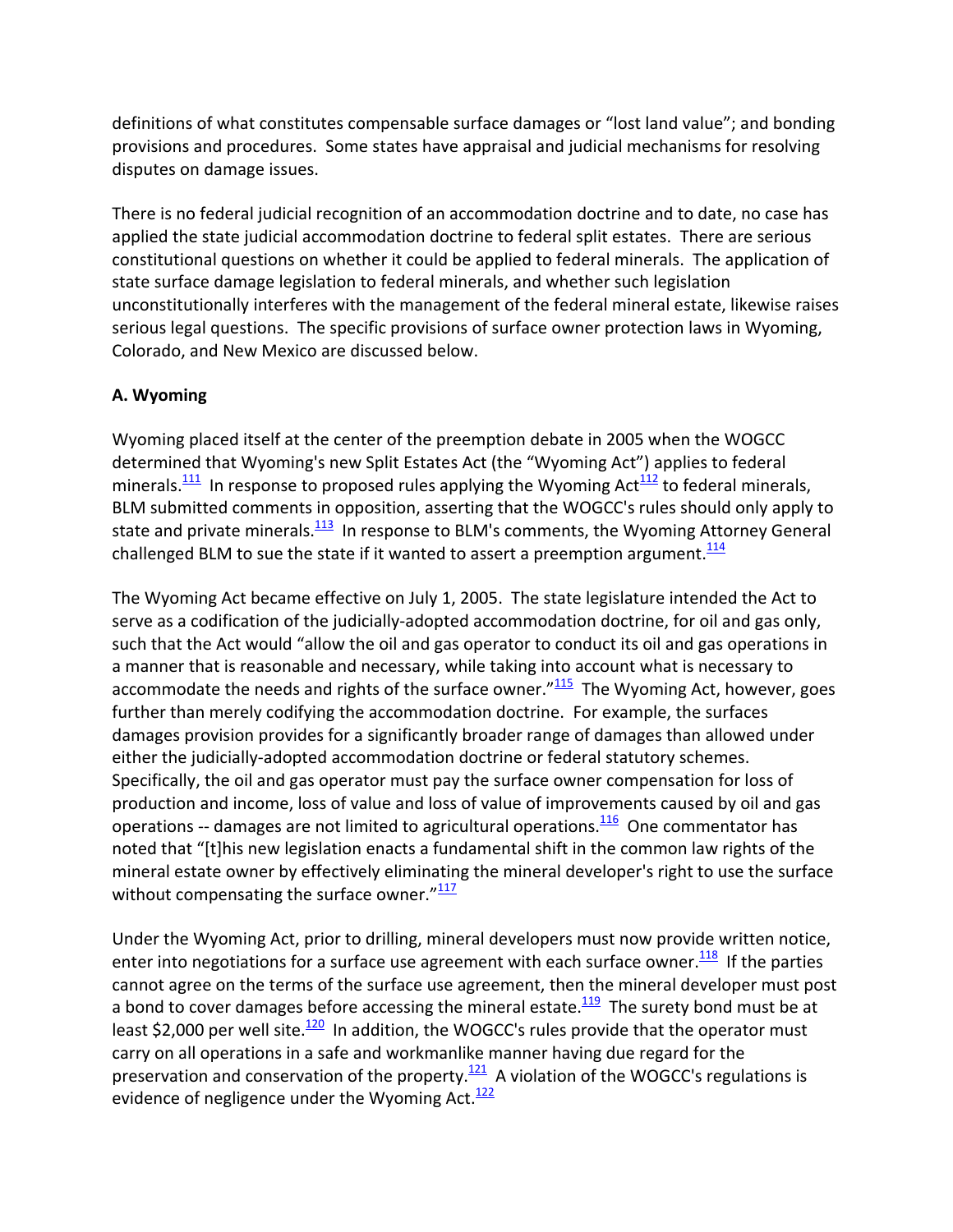The applicability of the Wyoming Act to federal mineral estates raises the conflict preemption question. As surface lands granted under the SRHA comprise 92 percent of the split estate lands in Wyoming, the SRHA is the starting point for the preemption analysis regarding the Wyoming Act. $\frac{123}{123}$  The SRHA requires mineral developers to either reach a damages agreement with the surface owner or post a damages bond prior to entry.<sup>124</sup> Additionally, federal oil and gas developers must comply with the surface protection provisions in Onshore Order No. 1, including making a good faith effort to reach an agreement, provide the surface owner with a copy of the SUPO and any conditions of approval that are attached to the APD. $\frac{125}{125}$  Operators are also encouraged to use BMPs when developing their APDs. $\frac{126}{120}$  Thus, the relevant question in any conflict preemption analysis is whether Wyoming's additional notification, damages and bonding requirements impermissibly conflict with the above‐described federal scheme, either by making compliance with both federal and state requirements a physical impossibility, or by interfering with the full purpose and objectives of the SRHA. $127$ 

Under *Granite Rock*, reasonable state environmental regulation is not preempted as long as it does not prohibit a federally‐sanctioned use of federal property, including a functional prohibition by making the use economically infeasible.<sup>128</sup> Wyoming's regulations, on their face, do not prohibit the development of federal minerals. Nor do they make compliance with federal and state law a physical impossibility; a federal mineral developer could, in theory, comply with both the federal and state notice and bonding requirements even though it may create some duplication. Whether Wyoming's additional surface owner protection provisions cross the line into preemption territory by making federal mineral development cost‐ prohibitive or interfering with the accomplishment of federal purposes would be a fact‐ intensive inquiry that would most likely need to be determined on an "as applied" basis. To date, no one has challenged the application of the Wyoming Act.

### **B. Colorado**

The Colorado General Assembly passed state surface owner accommodation legislation in 2007 (the "Colorado Act"). $\frac{129}{129}$  As with the Wyoming legislation, the General Assembly's intent was to codify the judicially-adopted accommodation doctrine as applied to oil and gas. $\frac{130}{130}$  In passing this law, the General Assembly noted that clarification of the legal relationship between surface owners and oil and gas operators is in the public interest because of "substantial increases in the amount of oil and gas operations and the number of rural residents" and the resulting "numerous conflicts between surface owners and oil and gas operators." $\frac{131}{131}$  The Colorado Act requires that mineral developers "minimize intrusion upon and damage to the surface" by "selecting alternative locations for wells, roads, pipelines, or production facilities, or employing alternative means of operation" to reduce or mitigate surface impacts where such alternatives are "technologically sound, economically practicable, and reasonably available to the operator. $\frac{132}{132}$  The statute allows surface owners to seek compensatory damages from mineral developers who fail to meet this standard of conduct.<sup>133</sup> At this time, neither the statute nor the State of Colorado have asserted that it applies to federal minerals.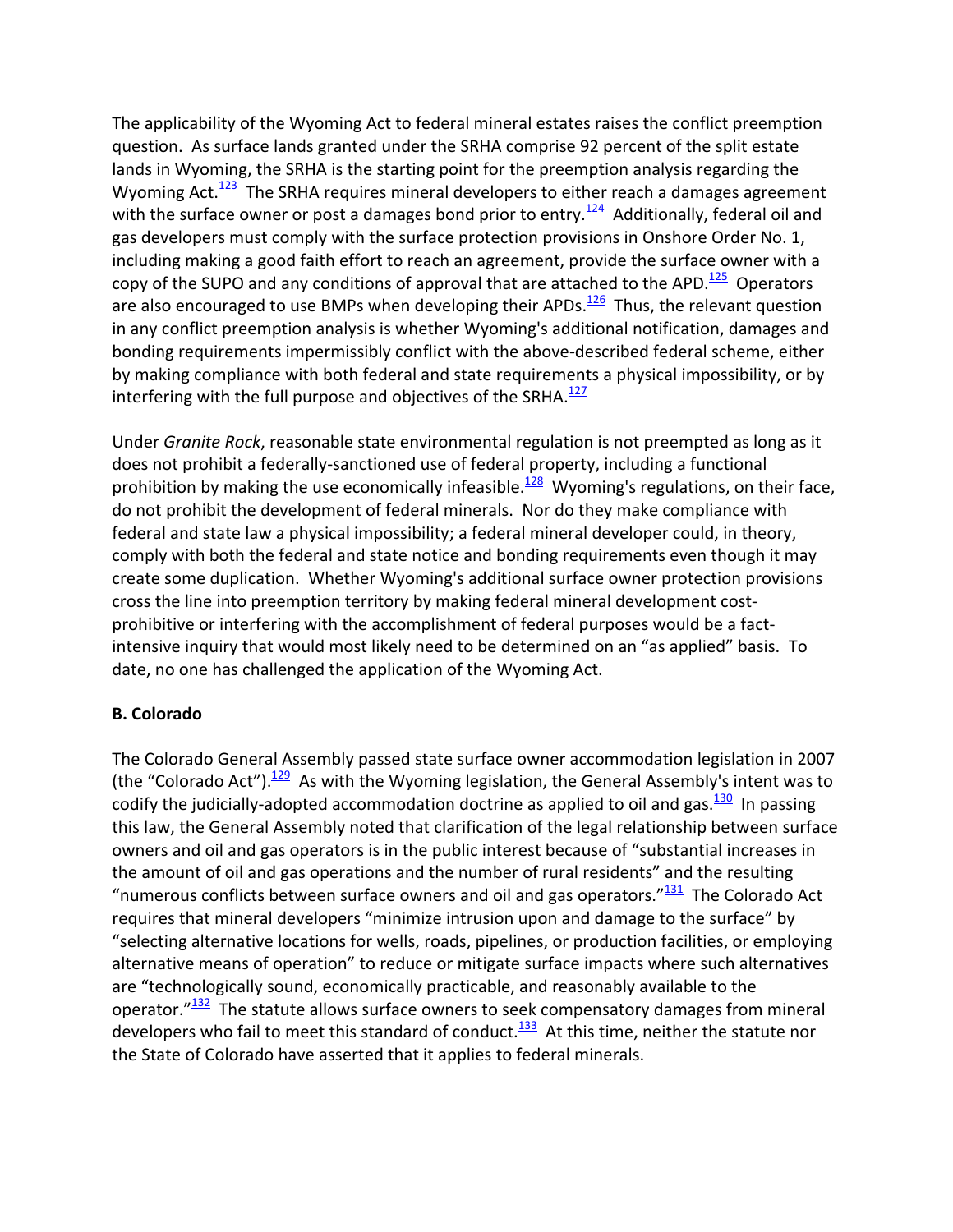Even though the State of Colorado has not stated an intent to apply the Colorado Act to federal oil and gas, the State is claiming that on‐going changes to state regulation of oil and gas apply to federal oil and gas. Regulatory efforts, as directed by the Legislature, are underway in Colorado to further protect public health, welfare and wildlife resource. Specifically, the Colorado Oil and Gas Conservation Commission ("COGCC") is currently undergoing a rulemaking process to implement the requirements of two 2007 House Bills, HB 1298 and HB 1341. HB 1298 directs the COGCC to promulgate rules by July 1, 2008, that establish standards to minimize the impacts of oil and gas development on wildlife resources and to ensure reclamation of wildlife habitat. $134$  HB 1341 directs the COGCC to promulgate rules in consultation with the Colorado Department of Public Health and Environment ("CDPHE") that provide a procedure for the CDPHE to provide comments during the COGCC's decision‐making process in reviewing applications for a permit to drill to better balance oil and gas production with the protection of public health and the environment.<sup>135</sup> In its Initial Pre-Draft Rulemaking Proposal, the COGCC asserts that these rules will apply to oil and gas activities occurring on both private and federal land.<sup>136</sup> The COGCC asserts that "the procedures for activities on federal land may be modified to avoid regulatory duplication or inefficiency" but does not describe how this will be achieved.

The Colorado Act raises fewer preemption concerns for several reasons. The statute does not state that it applies to federal minerals, nor have Colorado officials asserted federal applicability, and the statute comes closer to merely codifying the accommodation doctrine. The COGCC's proposed surface protection rules, however, may raise greater preemption issues if the COGCC continues to assert that they are applicable on federal land. Federal statutes, including MLA, FLPMA, NEPA, the Clean Air Act, $\frac{137}{2}$  the Clean Water Act, $\frac{138}{2}$  the Endangered Species Act, $\frac{139}{132}$  and the National Historic Preservation Act, $\frac{140}{130}$  already govern the environmental impacts of federal oil and gas development and determine the appropriate surface location for such activities. This fact alone, however, does not preclude Colorado from requiring additional environmental regulation under the reasoning of *Granite Rock*. The *Oil‐Dri* court, for example, held that a county's denial of a special use permit for clay mining is not preempted even though BLM and other federal and state agencies had already permitted and approved the mining and issued a final environmental impact statement under NEPA. $\frac{141}{12}$  Further, given the Colorado state court decision in *BDS International*, where the court held that federal law does not preempt local regulation of a broad range of environmental impacts, $142$  it is unclear whether the COGCC rule would be facially preempted. However, in an "as applied," fact‐specific instance where access to federal minerals is effectively prohibited or the federal purpose grossly interfered with, the result could be different.

### **C. New Mexico**

The New Mexico legislature enacted the Surface Owners Protection Act in 2007 ("New Mexico Act"). $\frac{143}{1}$  The New Mexico Act applies to "private fee surface land" and "leasehold interests in *any* land on which oil and gas operations are conducted when the tenant incurs damages to leasehold improvements as a result of oil and gas operations." $144$  The Act does not specify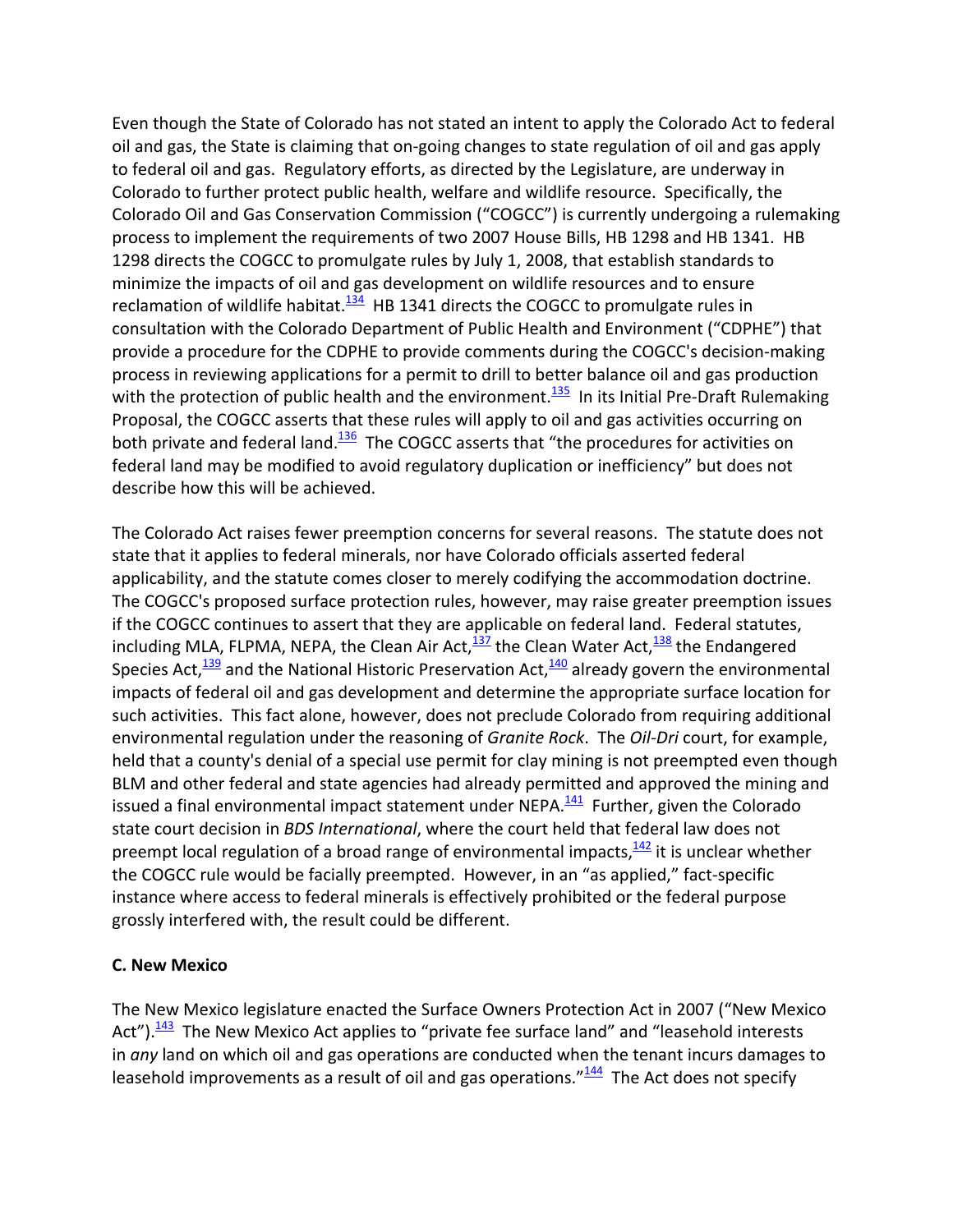whether it applies to mineral estates under federal control, but the provision stating that it applies to "any land" suggests that federal minerals are covered.

The New Mexico Act requires compensation to surface owners for a broad range of damages, including loss of agricultural production and income, lost land value, lost use of land or access to land, and lost value of improvements caused by oil and gas operations. $145$  The New Mexico Act also contains provisions requiring notice to surface owners prior to mineral development $146$  and a requirement that the mineral developer post bond, in the amount of \$10,000 per well, if the surface owner and mineral developer cannot reach an agreement. $147$ For leased surface estates, the mineral developer is liable to the surface tenant for damages to cover the cost to repair or replace any of the tenant's improvements that are damaged as a result of the operator's oil and gas operations. $\frac{148}{148}$ 

New Mexico's law, on its face, does not prohibit the development of federal minerals and does not make compliance with federal and state law a physical impossibility. It creates additional notification, bonding and a broader range of compensable damages. The \$10,000 bonding requirement per well in New Mexico, however, creates a stronger preemption argument because this high bond amount is more likely to make federal mineral development cost‐ prohibitive. Although as in *Granite Rock,* a facial preemption challenge may be difficult to win, an "as‐applied" challenge may well result in a finding of preemption.

Whether or not these state surface owner protection laws would be preempted under *Granite Rock* is a question that may never have a definitive answer. Unless a federal lessee, with or without the support of the federal government, chooses to bring a preemption challenge to any of these laws, no court will have the opportunity to examine this question in an "as applied" fact rich context. Thus far, the federal government has seemed reluctant to bring preemption challenges because of its desire to work with states as partners in regulating the development of federal minerals and operators have apparently elected to work within these additional state requirements and avoid the costs and uncertainty of a challenge to state law.

## **VI. THE NEED FOR COOPERATIVE FEDERALISM**

Regardless of the potential legal grounds that may support a preemption argument to the application of state surface use laws, generally, the policy of the federal government is to work with state regulation unless the state regulation is overly burdensome. This is in recognition that cooperative federalism may be a better way to achieve effective regulation of mineral development on split estates. Three recent federal policy initiatives provide some evidence of this intent. First, President Bush signed an executive order in 2004 to facilitate cooperative conservation as a general federal policy. Second, pursuant to the Energy Policy Act of 2005, BLM prepared a report to Congress recommending policies for managing mineral estate development on split estates that involve federal and state cooperation. Third, as discussed above in Part IV, in its 2007 revision to Onshore Order Number 1, DOI clarified federal policy regarding approval of oil and gas leases, including consent, surface use agreements and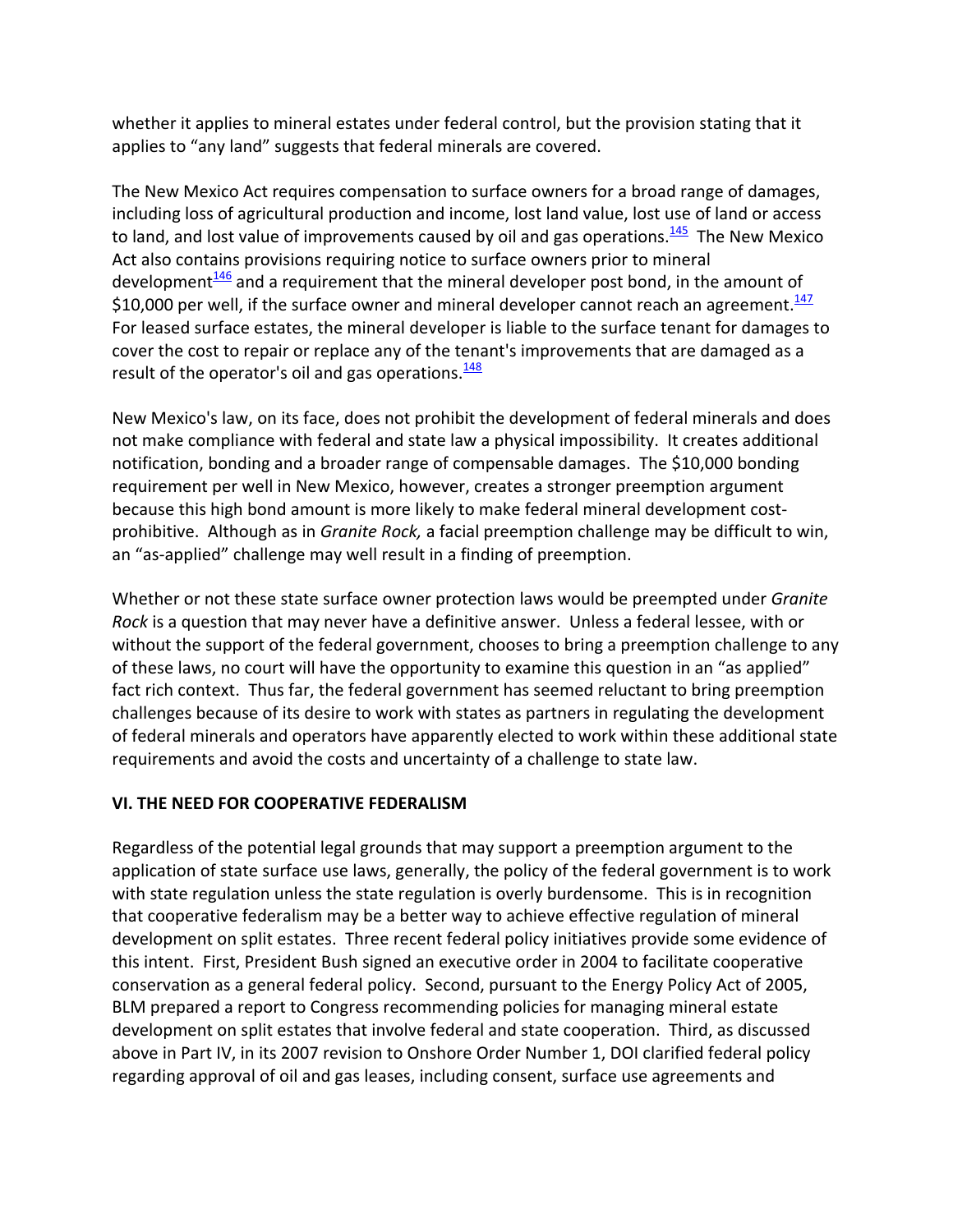bonding requirements. In so doing, DOI preserved the authority of states to establish supplementary surface owner protection provisions that do not conflict with federal law.

President Bush signed Executive Order 13352, Facilitation of Cooperative Conservation, in order to ensure that federal agencies, including DOI and the Department of Agriculture "implement laws relating to the environment and natural resources in a manner that promotes cooperative conservation." $\frac{149}{12}$  To achieve the purpose of this order, federal agencies are required to carry out their respective programs to accommodate local participation and collaboration in federal decision making. $\frac{150}{150}$ 

Carrying out the general policy of Executive Order 13352, BLM's Energy Policy Act of 2005 Report to Congress makes several recommendations that implicate state involvement. $\frac{151}{151}$  BLM recommends that BLM and states work together to develop a consistent set of outreach tools to inform surface owners and operators of BLM's leasing and development program.<sup>152</sup> To that end, BLM recommends that state governments require sellers to disclose outstanding mineral reservations and the terms to purchases prior to the sale of a property.<sup>153</sup> BLM also recommends that BLM, with the help of cooperating agencies and local governments, increase notice to private surface owners on BLM's land use planning process. $154$  Local government cooperators should facilitate and encourage the involvement of surface owners in the land use planning process.<sup>155</sup> BLM also recommends that local forums be used to explain the federal leasing process and identify areas proposed for leasing  $\frac{156}{156}$ 

In promulgating the revised Onshore Order No. 1, DOI expressly avoided preempting state surface owner protection laws. In its responses to comments, DOI repeatedly stated that "the authority of states with respect to reserved Federal minerals is established in statutes dating back to the early twentieth century and is not altered by this Order." $157$  DOI stated that "the Order would only impact state law or private [surface owner] agreements to the extent that they conflict with Federal obligations." $158$  DOI refused to comply with the request of some commentators who suggested that BLM intervene into the states' implementation of their surface owner protection acts so that courts may resolve the issue of federal preemption of the state statutes, reasoning that "[n]o intervention by the BLM on this subject is necessary" because "[t]he final rule implements existing law, it does not change its interpretation." $159$  DOI recognized that operators may have to comply with federal and state bonding requirements, but noted that BLM may consider state bonds in setting federal bond amounts.<sup>160</sup> Each of these policy initiatives recognize the important role that state regulation of federal lands can play in cooperative federalism. None of these policies, however, has obviated the federal government's authority under the Constitution to manage federal oil and gas for the benefit of the nation, as a whole. When state law interferes with that federal purpose, the preemption doctrine can be used to override state law.

## **VII. CONCLUSION**

Preemption, particularly when considered in the context of federalism, is not an area of law for simple rules and clear answers. $\frac{161}{101}$  In the context of dual federal and state jurisdiction over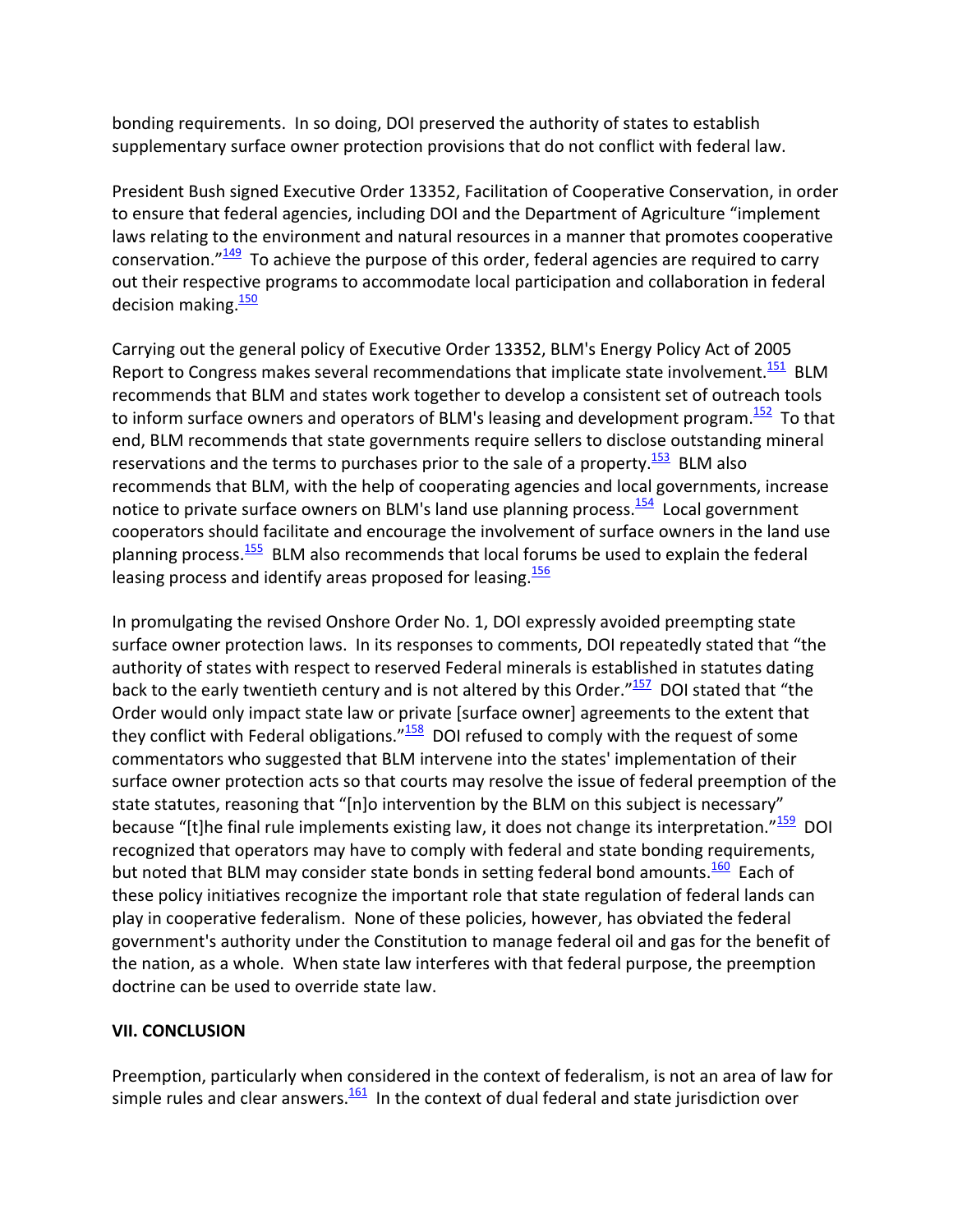federal lands, the preemption question is particularly complex and the analysis has evolved over time. Policy considerations are impossible to ignore. There is tension between the strong policy reasons to preempt state regulation of federal minerals ‐‐ to ensure a steady and reliable supply of domestic energy -- and the equally strong policy reasons why state regulation should be permitted given federalism principles and the changing values in the West as reflected by state legislatures. In any case, the reality is that the federal government is hesitant to pull the preemption trigger on state surface use laws from an apparent concern over impeding federal‐ state cooperation in the regulation of mineral development.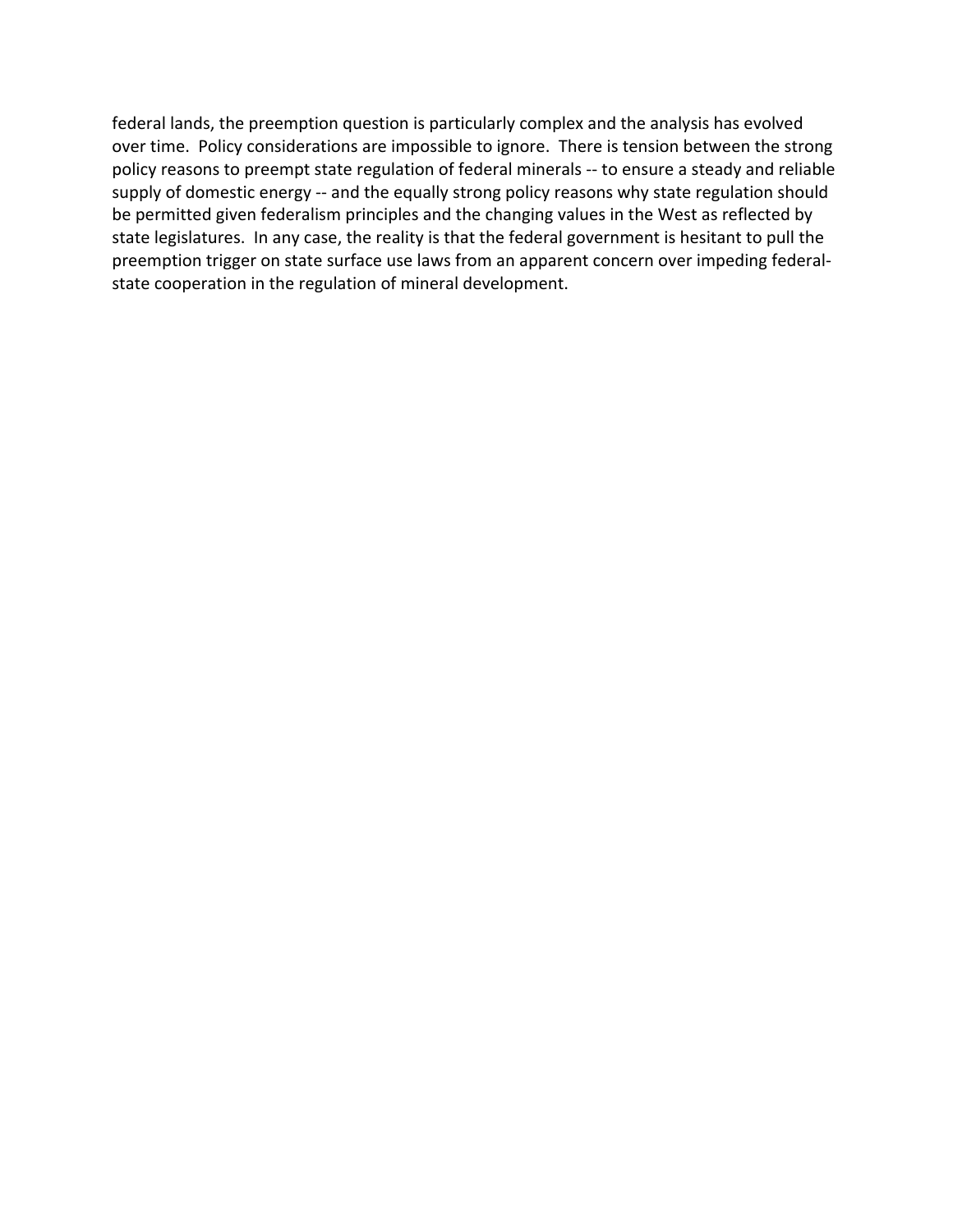### **FOOTNOTES**

1 *See e.g. Jim Robbins*, "Candy Magnate Loses Bid to Bar Drilling on Ranch," *New York Times* (Jan. 10, 2008)("The problem has led to changes in the access law in some states, though land owners say it is too soon to tell how those changes are working.")

2 *See Watt v. Western Nuclear, Inc.*, 462 U.S. 36, 46‐47 (1983) (reasoning that Congress "sought to ensure that valuable subsurface resources would remain subject to disposition by the United States" and "did not wish to entrust the development of subsurface resources to ranchers and farmers," in holding that gravel is a mineral reserved to the United States under the SRHA).

3 U.S. Dep't of Interior, Bureau of Land Management, *Energy Policy Act of 2005 ‐ Section 1835, Split Estate Federal Oil and Gas Leasing and Development Practices, A Report to Congress* at 4 (Dec. 2006).

4 *See, e.g.*, "Beyond the Boom, Rewards of Energy Exploration Come at a Loss to State's Splendor," *Rocky Mtn. News* (Dec. 11, 2007); Steve Lipsher, "Grand County Drill Lease Halted," *Denver Post*, B01 (Oct. 31, 2007) (reporting on BLM's withdrawal of twenty‐three oil and gas lease sales "after residents protested what they considered an unwarranted intrusion into unmarred country").

5 J. Alex Tarquin, "There's a Light at the End of the Energy Pipeline," *New York Times*, § 3 at 35 (Feb. 26, 2006).

6 Phaedra Haywood, "Oil and Gas Development: What Lies Beneath," *Santa Fe New Mexican* (Dec. 23, 2007) (reporting on the shock of discovery of split estates in Santa Fe County); Gargi Chakrabarty, "Energy Rush Creates Haves and Have‐Nots," *Rocky Mtn. News* (Dec. 12, 2007).

7 *Cf*. John F. Welborn, "Changing Concepts in the Dominance of the Mineral Estate," *Mineral Development and Land Use* 3‐3 (Rocky Mtn. Min. L. Fdn. 1995) (noting in 1995 that "[t]he traditional relationship between the federal mineral owner and the private surface owner is ... changing"); Charles L. Kaiser and Charles A. Breer, "Legal Issues Presented by Checkerboard, Inholding and Split Estates Lands," *Id*. at 3‐9 (noting "[over] the past two decades the traditional mineral owner's dominance has slowly eroded to the point where the relationship in many states is now one of accommodation, or may even favor the surface owner").

8 William Blackstone, *Commentaries* 18‐19 (William D. Lewis ed. 1992).

9 *Id.*; *Queen v. The Earl of Northumberland* ("The Case of Mines"), 75 Eng. Rep. 472, 475 (ex. 1567); *The Case of the King's Prerogative in Saltpetre*, 12 Coke 12, 77 Eng. Rep. 1294, 1295 (K.B. 1606) ("inasmuch as this concerns the necessary defense of the realm [the King] shall not be driven to buy [saltpeter] in foreign parts; and foreign princes may restrain it at their pleasure").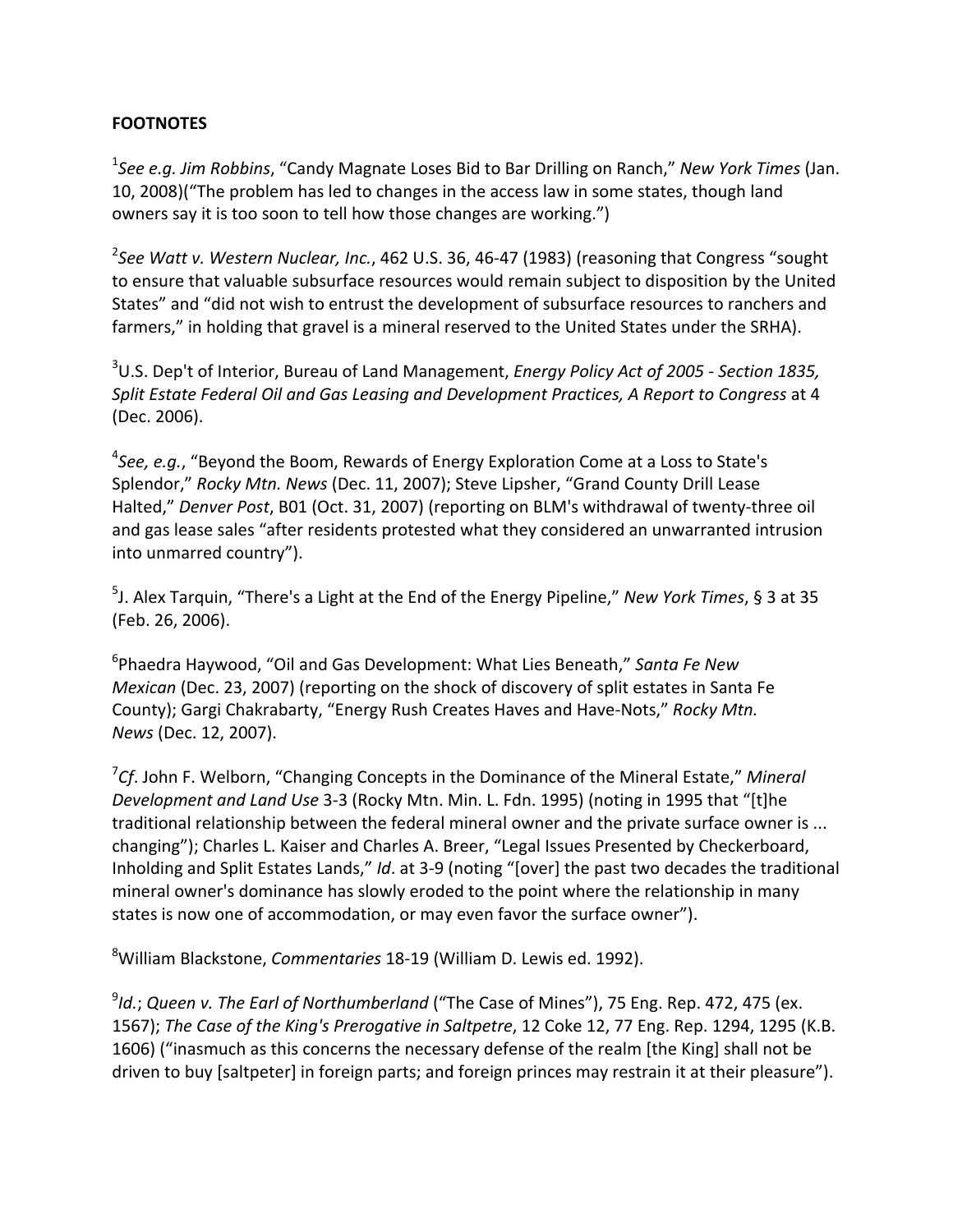<sup>10</sup>*Watt v. Western Nuclear, Inc.*, 462 U.S. 36, 49 (1983) (*quoting* Special Message to Congress, 15 Messages and Papers of the President's 7266 (Jan. 22, 1909)). This policy marked a change from early land grant statutes that provided homesteading incentives only for lands that were classified non‐mineral in character and conveyed both surface and minerals.

 $11$ 30 U.S.C. §§ 81, 83.

1243 U.S.C. §§ 291‐301.

1330 U.S.C. §§ 121‐123.

1430 U.S.C. §§ 81‐85.

1530 U.S.C. § 81.

 $16$ 30 U.S.C. § 85.

 $1743$  U.S.C. § 299(a).

 $18$ This provision of the SRHA further states:

All entries made and patents issued under the provisions of this subchapter shall be subject to and contain a reservation to the United States of all the coal and other minerals in the lands . . . together with the right to prospect for, mine, and remove the same .... Any person qualified to locate and enter the coal or other mineral deposits, or having the right to mine and remove the same under the laws of the United States, shall have the right at all times to enter upon the lands ... for the purposes of prospecting for coal or other minerals therein, provided he shall not injure, damage, or destroy the permanent improvements of the entryman or patentee, and shall be liable to and shall compensate the entryman or patentee for all damages to the crops on such lands by reason of such prospecting. Any person who has acquired from the United States the coal or other mineral deposits in any such land, or the right to mine and remove the same, may reenter and occupy so much of the surface thereof as may be required for all purposes reasonably incident to the mining or removal of the coal or other minerals, first, upon securing the written consent or waiver of the homestead entryman or patentee; second, upon payment of the damages to crops or other tangible improvements to the owner thereof, where agreement may be had as to the amount thereof; or, third, in lieu of either of the foregoing provisions, upon the execution of a good and sufficient bond or undertaking to the United States for the use and benefit of the entryman or owner of the land, to secure the payment of such damages to the crops or tangible improvements of the entryman or owner, as may be determined and fixed in an action brought upon the bond or undertaking in a court of competent jurisdiction against the principal and sureties thereon, such bond or undertaking to be in form and in accordance with rules and regulations prescribed by the Secretary of the Interior ....

43 U.S.C. § 299(a).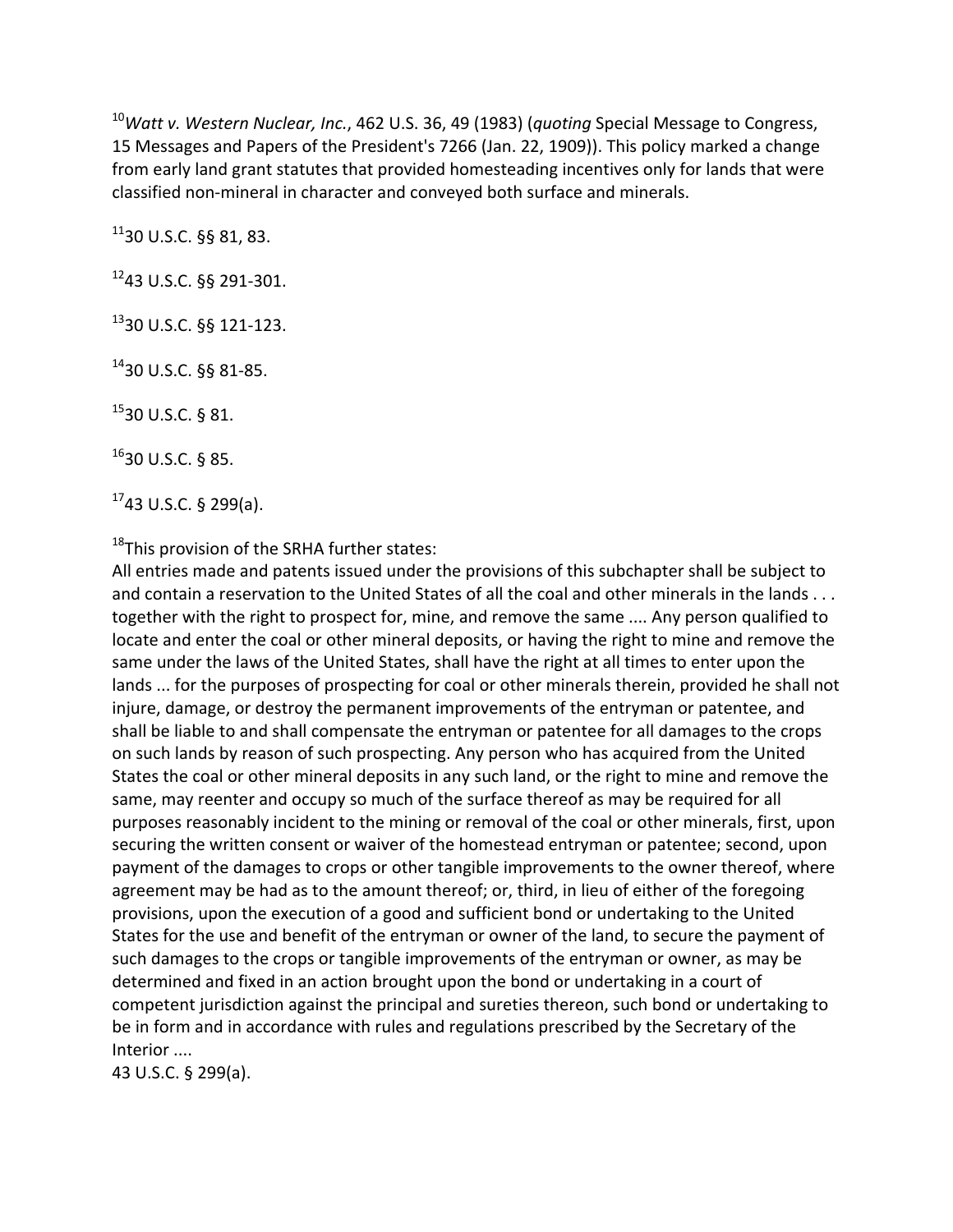<sup>19</sup>*See e.g., Kinney‐Coastal Oil Company v. Kieffer*, 277 U.S.488, 505 (1927) ("if the operations are negligently conducted and damage is done thereby to the surface estate, there will be liability."); *Vest v. Exxon Corp.*, 752 F.2d 959 (5<sup>th</sup> Cir. 1985)(As long as proper industry methods are followed, the mineral lessee has the right to use the surface).

 $^{20}$ *Id*.

<sup>21</sup>Keith G. Bauerle, "Reaping the Whirlwind: Federal Oil and Gas Development on Private Lands in the Rocky Mountain West," 83 *Denv. U. L. Rev*. 1083, 1085 (2006).

 $^{22}$ 30 U.S.C. §§ 121-123.

 $^{23}$ 30 U.S.C. §122.

 $^{24}$ *Id*.

<sup>25</sup>*Kinney‐Coastal Oil Co. v. Kieffer*, 277 U.S. 488, 505 (1928).

<sup>26</sup>Id. at 504 (reasoning that the Agricultural Entry Act of 1914 and the Mineral Leasing Act of 1920 should be read together to divide oil and gas lands into surface and mineral estates, and to make the surface estate the servient estate, "which would be suggested by their physical relation and relative values").

 $^{27}$ *Id*.

<sup>28</sup>The Supremacy Clause states, "This Constitution, and the Laws of the United States which shall be made in Pursuance thereof . . . shall be the supreme Law of the Land; and the Judges in every State shall be bound thereby, any Thing in the Constitution or Laws of any State to the Contrary notwithstanding." U.S. Const. art. VI, cl. 2.

<sup>29</sup>*Olympic Pipeline Co. v. City of Seattle*, 437 F3d. 872, 877 (9th Cir. 2006).

<sup>30</sup>*See Pacific Gas & Elec. Co. v. State Energy Resources Conservation & Development Comm'n*, 461 U.S. 190, 203‐04 (1983).

<sup>31</sup>*E.g., Light v. United States*, 220 U.S. 523, 536‐37 (1917) ("The United States can prohibit absolutely or fix the terms on which its property may be used.... These are the rights incident to proprietorship, to say nothing of the power of the United States as a sovereign over the property belonging to it.");*Camfield v. United States*, 167 U.S. 518, 525‐26 (1897) ("The general government doubtless has a power over its own property analogous to the police power of the several states, and the extent to which it may go in the exercise of such power is measured by the exigencies of the particular case.... A different rule would place the public domain of the United States completely at the mercy of state legislation.").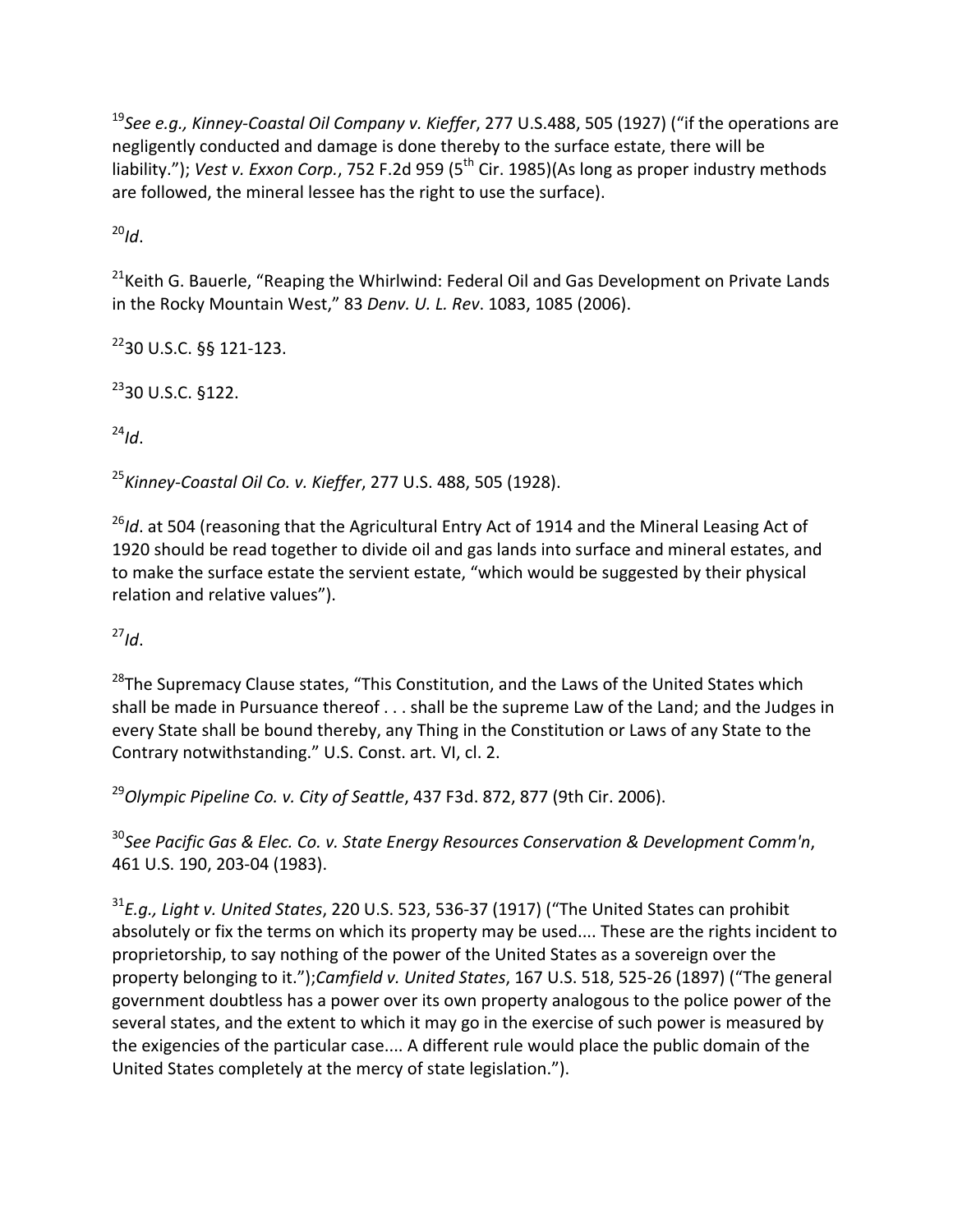<sup>32</sup>*California Coastal Comm'n v. Granite Rock Co.*, 480 U.S. 572, 581 (1987).

<sup>33</sup>*Kleppe v. New Mexico*, 426 U.S. 529, 529 (1976).

<sup>34</sup>*Wyoming v. United States*, 279 F.3d 1214, 1226‐27 (10th Cir. 2002). ("The Property Clause simply empowers Congress to exercise jurisdiction over federal land within a State if Congress so chooses.")

<sup>35</sup>*Utah Power & Light Co. v. United States*, 243 U.S. 389, 404 (1917).

<sup>36</sup>*Wyoming v. United States*, 279 F.3d at 1227 (*quoting Utah Power & Light*, 243 U.S. at 404).

37John D. Leshy, "Constitutional Conflicts on Public Lands," 75 *U. Colo. L. Rev*. 1101, 1104‐05 (2004).

<sup>38</sup>*See Wyoming v. United States*, 279 F.3d at 1231‐32 (discussing cooperative federalism).

3930 U.S.C. §§184‐287.

 $^{40}$ 43 U.S.C. §§1701-1785 (1976).

<sup>41</sup>*Skull Valley Band of Goshute Indians v. Nielson*, 376 F.3d 1223, 1240 (10th Cir. 2004); *California Coastal Comm'n v. Granite Rock Co.*, 480 U.S. 572, 581 (1987).

<sup>42</sup>*Pacific Gas & Elec. Co. v. State Energy Resources Conservation & Development Comm'n*, 461 U.S. 190, 203‐04 (1983), *quoted in Skull Valley Band of Goshute Indians,* 376 F.3d at 1240.

<sup>43</sup>*See, e.g., Northwest Central Pipeline Corp. v. State Corp. Comm'n*, 489 U.S. 493, 510 (1989) (holding that the federal government has not occupied the field of natural gas production); *Butte City Water Co. v. Baker*, 196 U.S. 119 (1905) (holding that states may regulate the location of mining claims); *South Dakota Mining Ass'n v. Lawrence County*, 977 F. Supp. 1396, 1403 (D.S.D. 1997) (noting that "[i]t is established that state or local regulation supplementing the [federal] mining laws is permissible"); *Bd. of County Comm'rs v. BDS Internat'l*, 159 P.3d 773, 783‐85 (Colo. App. 2006) (holding that the Congress left room for state and local regulation of oil and gas under the Mineral Leasing Act); *Gulf Oil Corp. v. Wyoming Oil & Gas Conservation Comm'n,* 693 P.2d 227, 236 (Wyo. 1985) ("We have found no cases striking down state regulations on the ground that Congress by enacting mining and environmental protection laws intended to occupy the field of environmental regulation of mineral development on federal land."); but see Ventura County v. Gulf Oil Corp., 601 F.2d 1080 (9<sup>th</sup> Cir. 1979), *aff'd without opinion*, 445 U.S. 947 (1980)(which appears to conclude that a federal permitting scheme alone precludes state regulation).

4430 U.S.C. §181.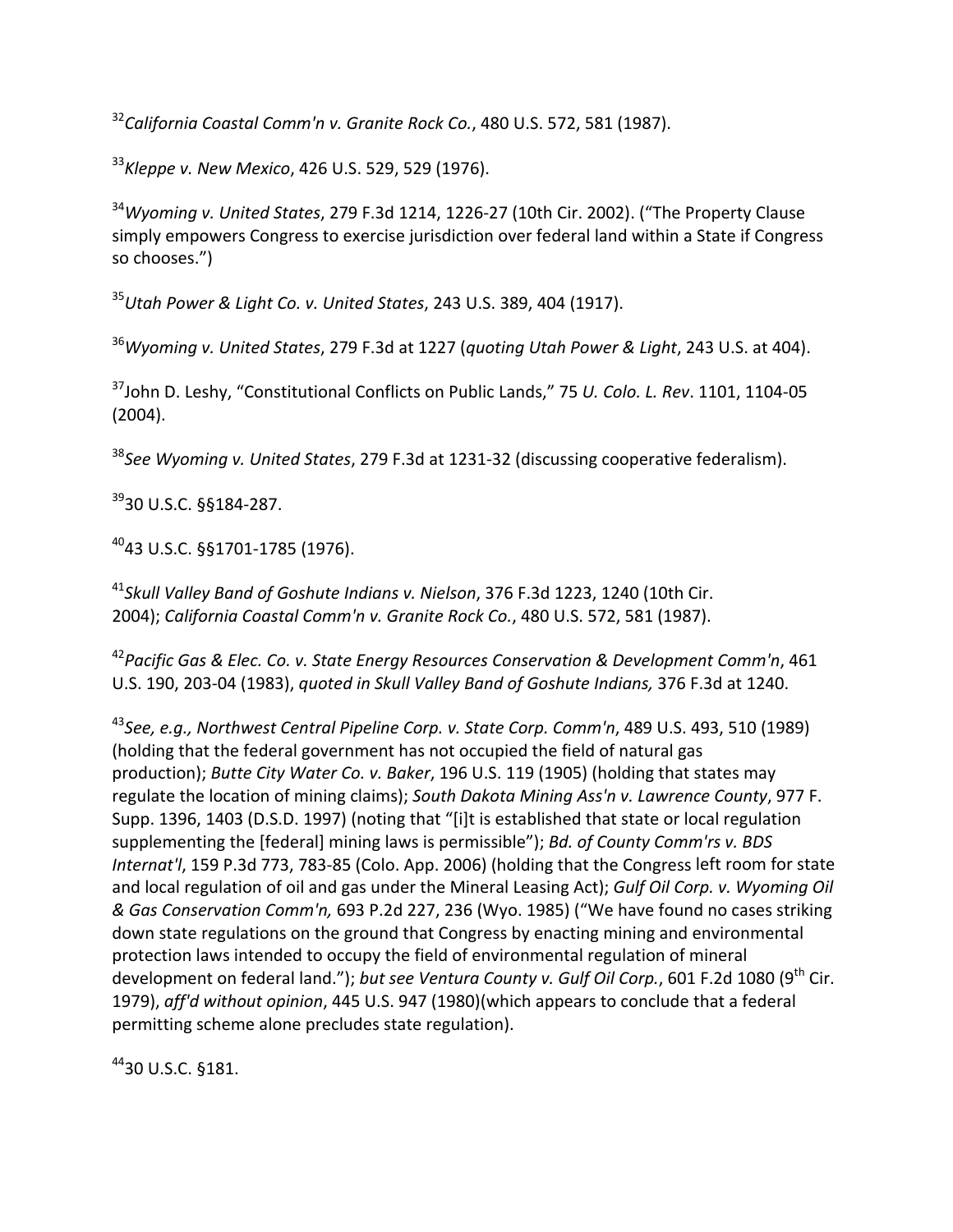## 4530 U.S.C. §189.

<sup>46</sup>*See e.g.,* 43 U.S.C.§§1712(c)8;(c)9; 1720; 1732; and 1765.

<sup>47</sup>*Skull Valley Band of Goshute Indians*, 376 F.3d at 1240 (*citing Pacific Gas*, 461 U.S. at 204).

48The Tenth Circuit found actual conflict preemption in *Wyoming v. United States*, in holding that Wyoming's authority to vaccinate elk on a National Elk Refuge is preempted where the U.S. Fish & Wildlife Service refuses to give the state a permit because of an actual conflict with federal law. 279 F.3d 1214 (10th Cir. 2002).

<sup>49</sup>*Skull Valley Band of Goshute Indians*, 376 F.3d at 1240 (quotation omitted).

50George C. Coggins and Robert L. Glicksman, *Public Natural Resources Law*, §5:23 (2007).

51601 F.2d 1080 (9th Cir. 1979), *aff'd without opinion*, 445 U.S. 947 (1980). For an example of a case applying the reasoning of *Gulf Oil, see South Dakota Mining Ass'n v. Lawrence County,* 977 F. Supp. 1396, 1403 (D.S.D. 1997) (holding that a county may not prohibit surface mining in an attempt to implement land use policy contradictory to federal law); *Brubaker v. Bd. of County Comm'rs*, 652 P.2d 1050 (Colo. 1982) (holding that a county's denial of a special use permit for hardrock mining in a national forest was preempted under the reasoning of *Gulf Oil*).

52480 U.S. at 587. For an example of a case applying the reasoning of *Granite Rock, see Friends of the Earth v. U.S. Navy*, 841 F.2d 927, 936 (9th Cir. 1988) (holding that state dredging and water quality permit requirements are environmental regulations that are not preempted under *Granite Rock*).*See also* Theodore Worcester, "Land Use Planning and Regulation After Granite Rock: State and Local Control of Operations on Federal Lands," 36*Rocky Mtn. Min. L. Inst*. 19‐1 (1990).

<sup>53</sup>*Gulf Oil*, 601 F.2d at 1086.

<sup>54</sup>*Id*. at 1083.

<sup>55</sup>*Id*. at 1084.

<sup>56</sup>*See, e.g., Brubaker,* 652 P.2d 1050 (reasoning, contrary to the apparent holding of *Gulf Oil*, that state permit systems are not *per se* preempted); *Gulf Oil Corp. v. Wyoming Oil & Gas Conservation Comm'n*, 693 P.2d 227 (Wyo. 1985) (same).

 $57$ 480 U.S. at 594. A facial challenge is a difficult case to win. A facial challenge asserts that the statute is always, in any set of circumstances, unconstitutional. If the court can conceive of any one circumstance in which the law would be permitted, the facial challenge must fail. *United States v. Salerno*, 481 U.S. 739, 745 (1987).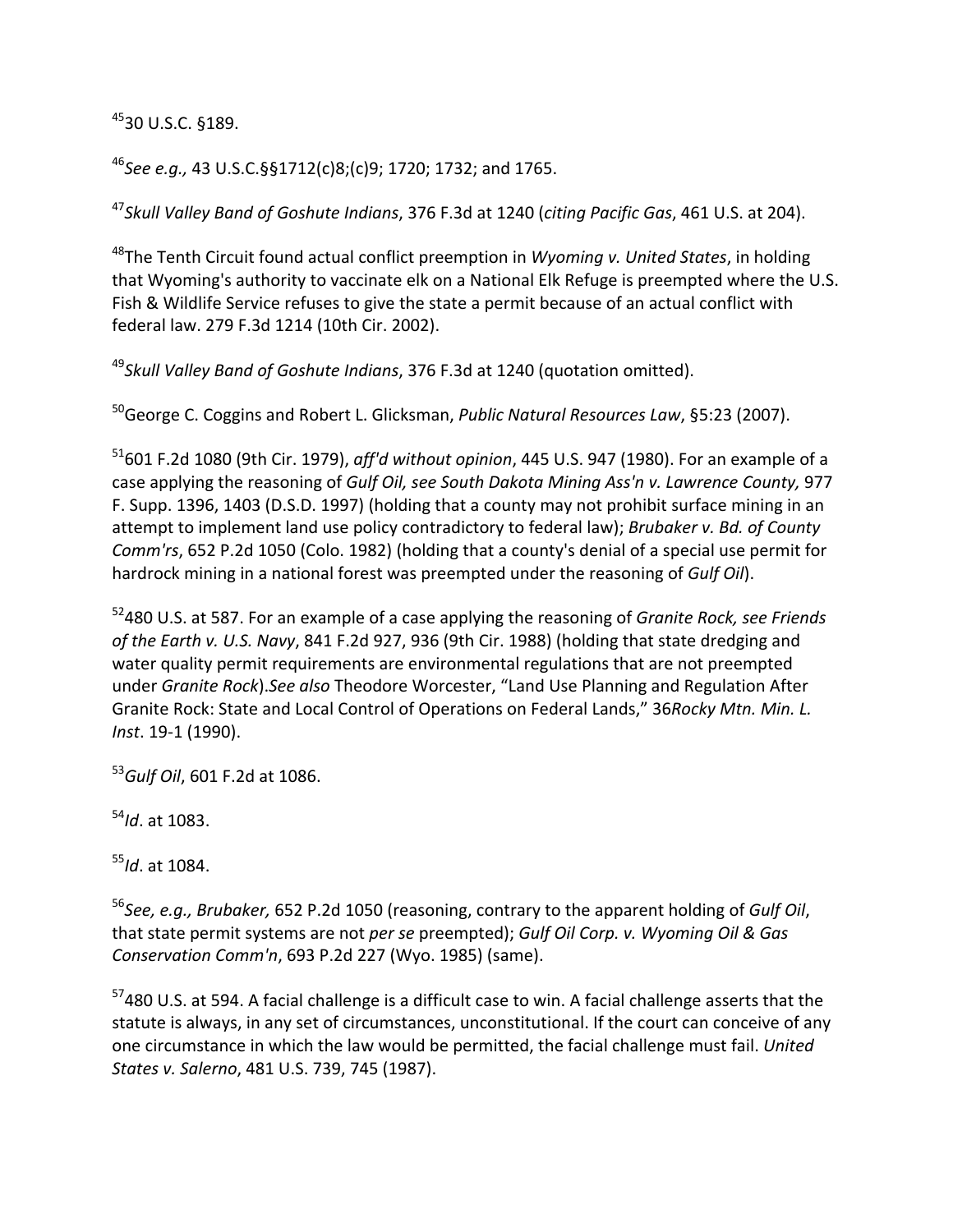*Id*. at 575‐76.

U.S.C. §§1451‐1466.

U.S.C. §22 *et seq*.

U.S.C. §§1600‐1614.

U.S.C. §§1701‐1785 (1976).

*Id*. at 582‐93.

*Id*. at 587.

*See id*. at 606 (Powell, J., concurring and dissenting).

*Id. at 587*.

*See* Coggins & Glicksman, *Public Natural Resources Law, supra* note 50, § 5:28 (noting that "*Granite Rock* may be seen as part of a more general trend in Supreme Court federalism decisions to uphold state regulatory initiatives when possible.").

*Gulf Oil Corp. v. Wyo. Oil & Gas Conservation Comm'n*, 693 P.2d 227, 238 (Wyo. 1985).

U.S.C. §§184‐287

U.S.C. §§4321‐4370f

*Id*. at 234‐35.

*Id*. at 235.

*Id*. at 237.

*Id*. at 238.

*Oil‐Dri Corp. v. Washoe County, slip op.*, no. CV02‐02196, at 4 (Nev. 2d Jud. Dist. Dec. 30, 2004). The Department of Justice submitted at the request of Interior, an amicus curiae brief asserting that the county establishing regulation of mining activity on federal land was preempted. *See* "Judge Rules, Community Wins in Kitty‐Litter Mine Decision," *Bristlecone* (Winter 2005).

*Oil‐Dri Corp.*, no. CV02‐02196, at 4.

*Id*.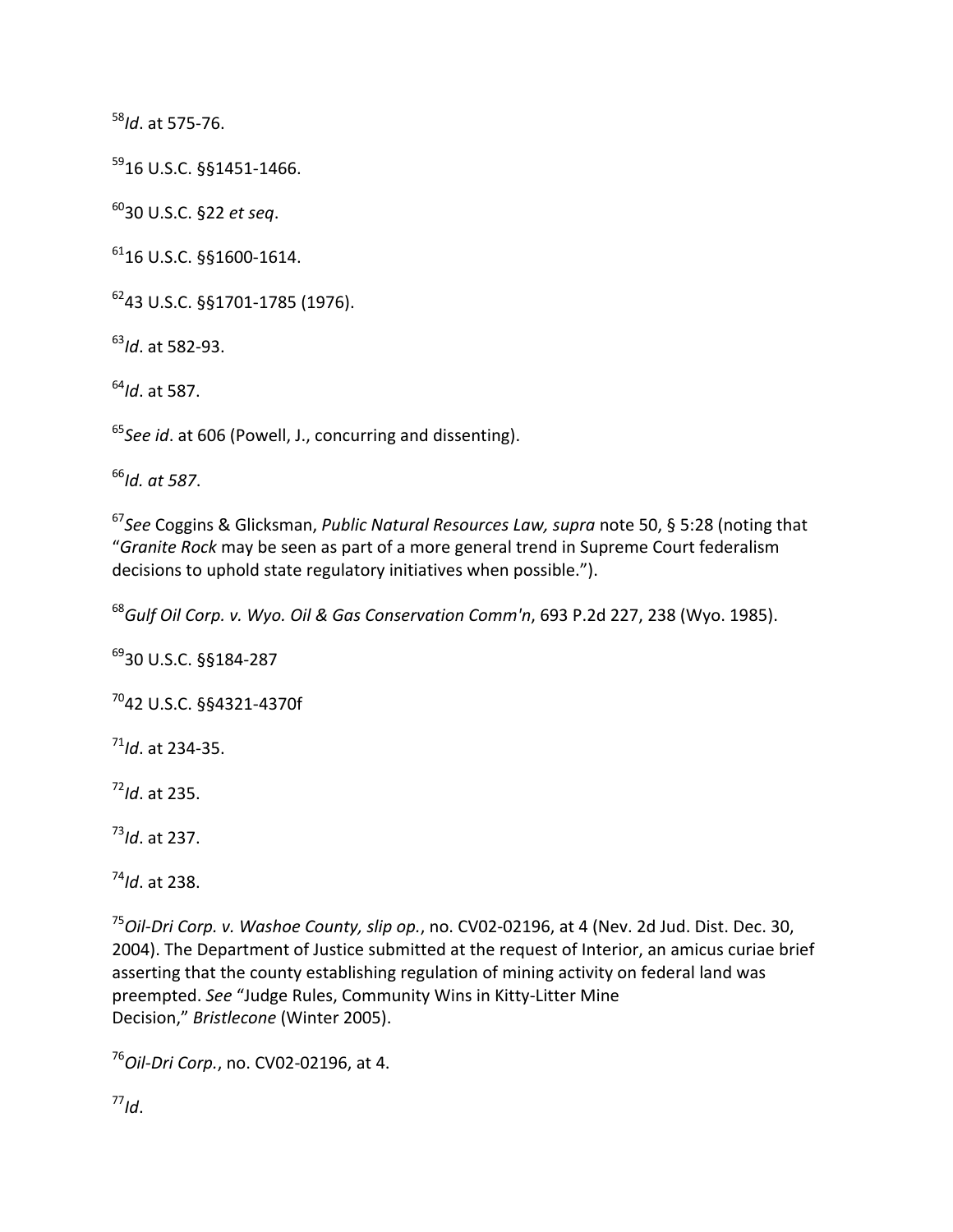<sup>78</sup>*Id*. at 1‐2.

<sup>79</sup>*Bd. of County Comm'rs v. BDS International, LLC*, 159 P.3d 773, 782 (Colo. App. 2006).

<sup>80</sup>*Id*. at 783.

<sup>81</sup>*Id*. at 785.

 $82^{\circ}$ Onshore Oil and Gas Operations; Federal and Indian Oil and Gas Leases; Onshore Oil and Gas Order Number 1, Approval and Operations; Final Rule," 72 *Fed. Reg*. 10308 (Mar. 7, 2007). For more information on the procedures for implementing Onshore Order No. 1, *see* U.S. Dep't of Interior, Bureau of Land Management & U.S. Dep't of Agric. Forest Serv., *Surface Operating Standards and Guidelines for Oil and Gas Exploration and Development: The Gold Book* (4th ed. 2007) (*hereinafter, "The Gold Book"*; and

http://www.blm.gov/wo/st/en/prog/energy/oil\_and\_gas/Onshore\_Order\_nol.html (last visited January 6, 2008).

8372 *Fed. Reg*. 10308.

8472 *Fed. Reg*. at 10310 (preamble); *see also* United States Department of the Interior, Bureau of Land Management, IM No. 2007‐115 (May 2, 2007).

<sup>85</sup>*See also* United States Department of the Interior, Bureau of Land Management, IM No. 2003‐ 131 (April 2, 2003) (describing and initially implementing this bonding clarification).

<sup>86</sup>*The Gold Book* at 2.

8772 *Fed. Reg*. at 10310.

88U.S. Dep't of Interior, Bureau of Land Management, BMP General Information, http://www.blm.gov/wo/st/en/prog/energy/oil\_and\_gas/best\_management\_practices/general \_information.html (last visited Jan. 4, 2008).

89Bureau of Land Management, *Split Estate: Rights, Responsibilities, and Opportunities* (2007), *available at*http://www.blm.gov/wo/st/en/prog/energy/oil\_and\_gas/best\_management\_practices/split\_ estate.html (last visited Jan. 4, 2008).

 $90$ <sub>Id</sub>.

 $^{91}$ *Id*.

<sup>92</sup>*Id*.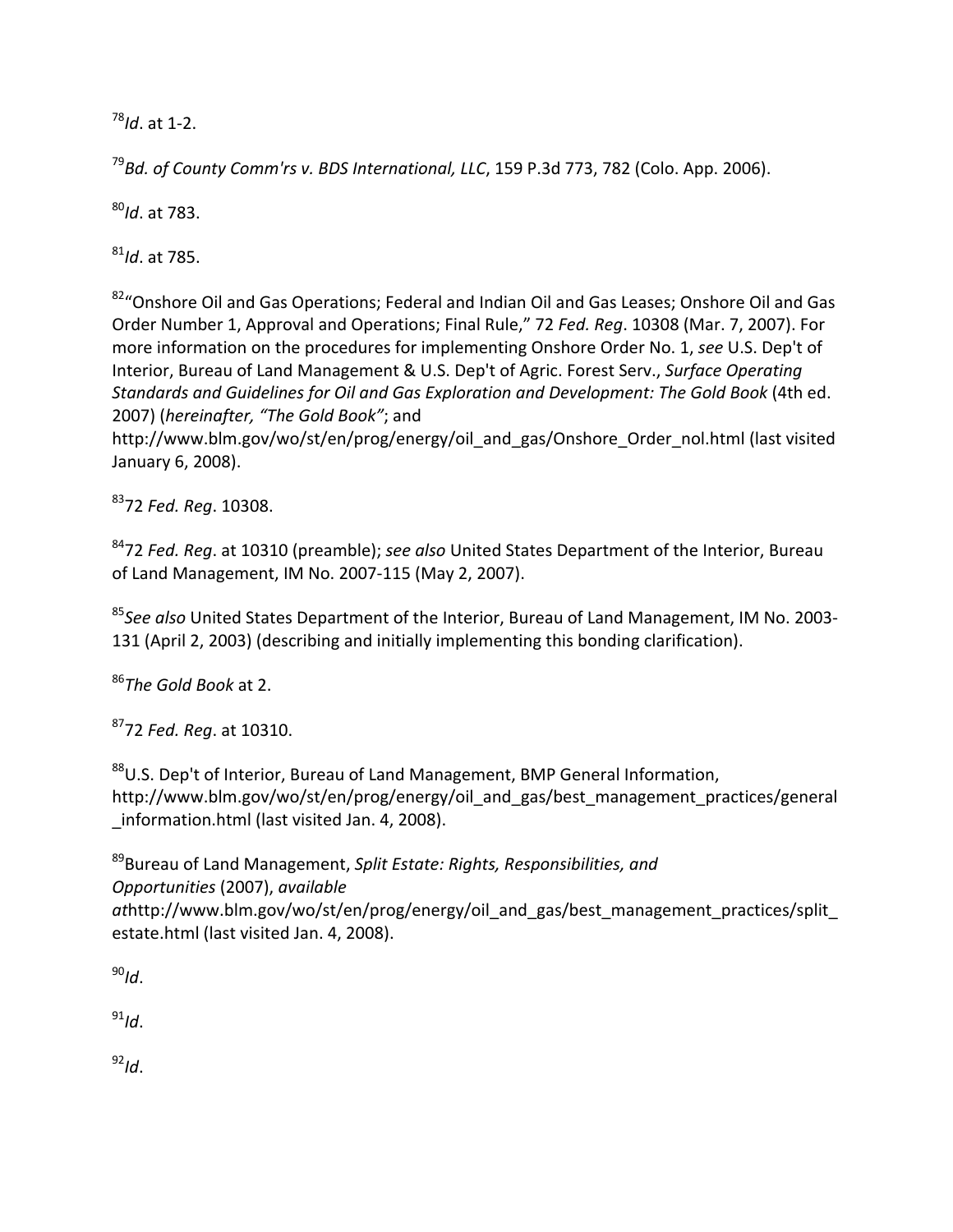9330 U.S.C. §§ 1201‐1328.

9430 U.S.C. § 1304(c); 43 C.F.R. Subpart 3427 (2007).

<sup>95</sup>Energy Policy Act of 2005, H.R. 6, § 1835.

96U.S. Dep't of Interior, Bureau of Land Management, *Energy Policy Act of 2005 ‐ Section 1835 Split Estate Federal Oil and Gas Leasing and Development Practices: A Report to Congress* at 20 (Dec. 2006).

<sup>97</sup>*Sanford v. Arjay Oil Co.*, 686 P.2d 566 (Wyo. 1984); *see also, WYMO Fuels, Inc. v. Edwards*, 723 P.2d 566 (Wyo. 1986); *Mingo Oil Producers v. Kamp Cattle Co.,* 776 P.2d 736 (Wyo. 1989).

98 Michelle Andrea Wenzel, "The Model Surface Use and Mineral Development Accommodation Act: Easy Easement for Mining Interests," 42 *Am. U. L. Rev*. 607, 630 (1992). The leading case applying the accommodation doctrine is *Getty Oil Co. v. Jones*, 470 S.W.2d 618 (Tex. 1971).

99N.D. Cent. Code §§ 38‐11.1‐01 to 38‐11.1‐10.

10052 Okla. Stat. tit. 52 §§ 318.2 to 319.9.

101 Mont. Code Ann. §§ 82-10-501 to -511.

102S.D. Codified Laws §§ 45‐5a‐1 to 45‐5a‐11 (Michie 1997).

103W. Va. Code §§ 22‐7‐1 to ‐8.

 $104$ Tenn. Code Ann. §§ 60-1-601 to -608.

105765 Ill. Comp. Stat. §§ 530/1 to 530/7.

 $106$  Ind. Code § 32-5-7-2(c).

107Ky. Rev. Stat. Ann. §§ 353.595 to 353.597.

108Wyo. Stat. §§ 30‐5‐401 to ‐410.

 $109$ Colo. Rev. Stat. § 34-60-127.

<sup>110</sup>New Mexico Surface Owners Protection Act, H.B. 827 (2007).

<sup>111</sup>*See* Dustin Bleizefer, "State Stands Behind Split Estate Law," *Casper Star‐Tribune* (Jul. 20, 2005).

112Wyo. Stat. §§30‐5‐402‐410 (2005).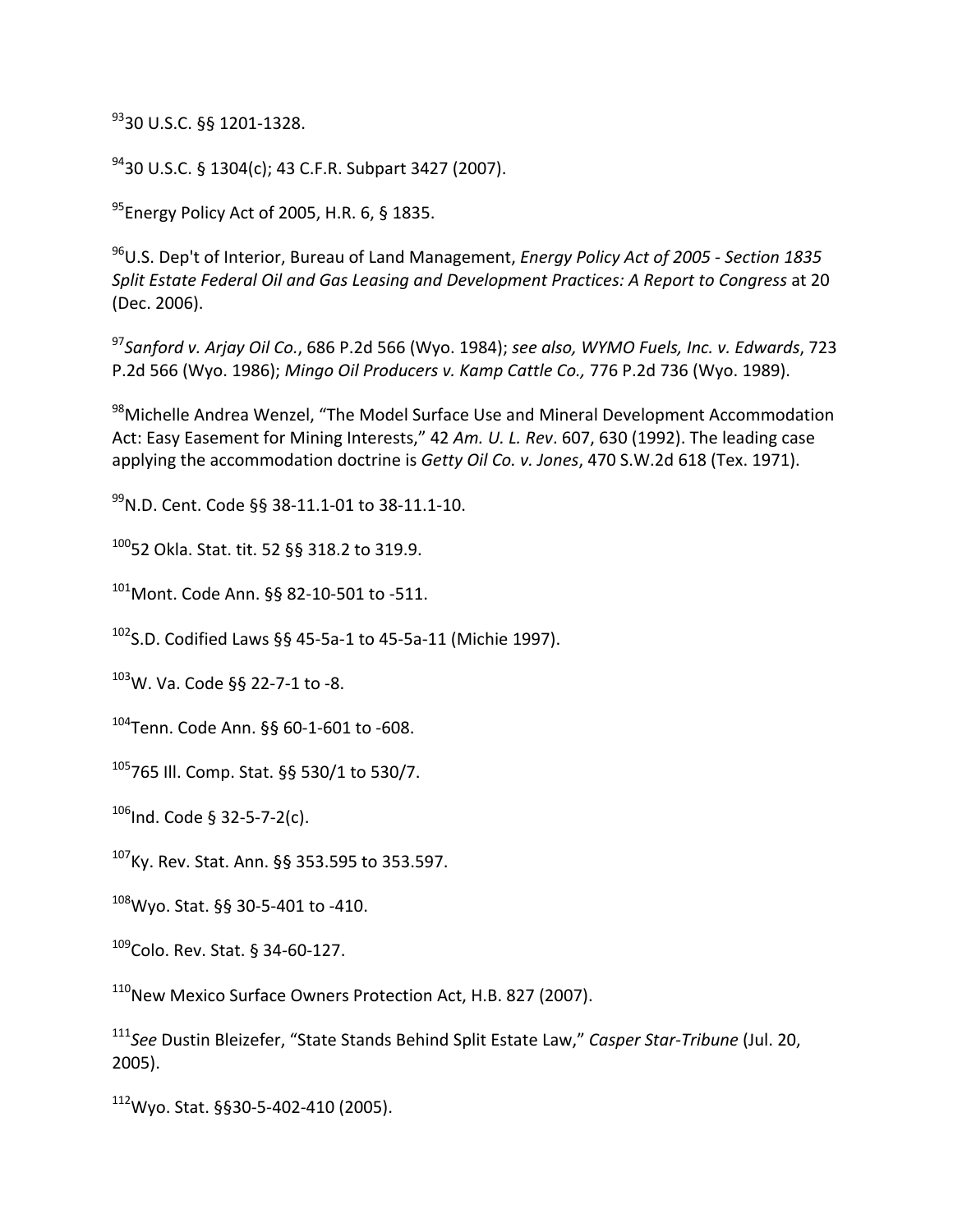113 Matt Micheli, "Showdown at the OK Corral - Wyoming's Challenge to U.S. Supremacy on Federal Split Estate Lands," 6 *Wyo. L. Rev*. 31, 34 (2006) (citing letter from Kathleen Clarke to Don J. Likwartz (Jun. 13, 2005)).

114Associated Press, "BLM Disputes Wyoming Split Estate Law," *Billings Gazette* (Jun. 22, 2005).

<sup>115</sup>Final Report of the Joint-Executive-Legislative Committee on Split Estates (Wyo. 2005).

 $116$ Wyo. Stat. Ann. § 30-5-405(a).

117Micheli, *supra* note 113, at 34.

 $118$ Wyo. Stat. Ann. § 30-5-402(c)(ii).

 $119$ Wyo. Stat. Ann. § 30-5-402(c)(iv).

 $120$ Wyo. Stat. Ann. § 30-5-404(b); 30-5-402(c)(i)-(iv).

 $121$ WOGC Regs. Ch. 4, §4 (2005).

<sup>122</sup>*Natural Gas Processing Co. v. Hull,* 886 P.2d 1181 (Wyo. 1994).

123Micheli, *supra* note 113, at 32

 $12443$  U.S.C. § 299(a).

12572 *Fed. Reg*. at 10310.

 $126$ 72 Fed. Reg. at 10310.

<sup>127</sup>*See, supra* note 113, at 38 (arguing that the duplicative nature of Wyoming's law results in preemption because it impermissibly conflicts with federal policy).

128480 U.S. at 581.

<sup>129</sup>HB 07-1252, effective Sept. 1, 2007.

130The Colorado Supreme Court adopted the reasonable accommodation doctrine in *Gerrity v. Magness*, 946 P.2d 913 (Colo. 1997)("...both estates are mutually dominant and mutually servient because each is burdened with the rights of the other.").

 $131$ HB 07-1252, (1)(a)-(b).

132Colo. Rev. Stat. § 34-60-127(1)(b) (2007).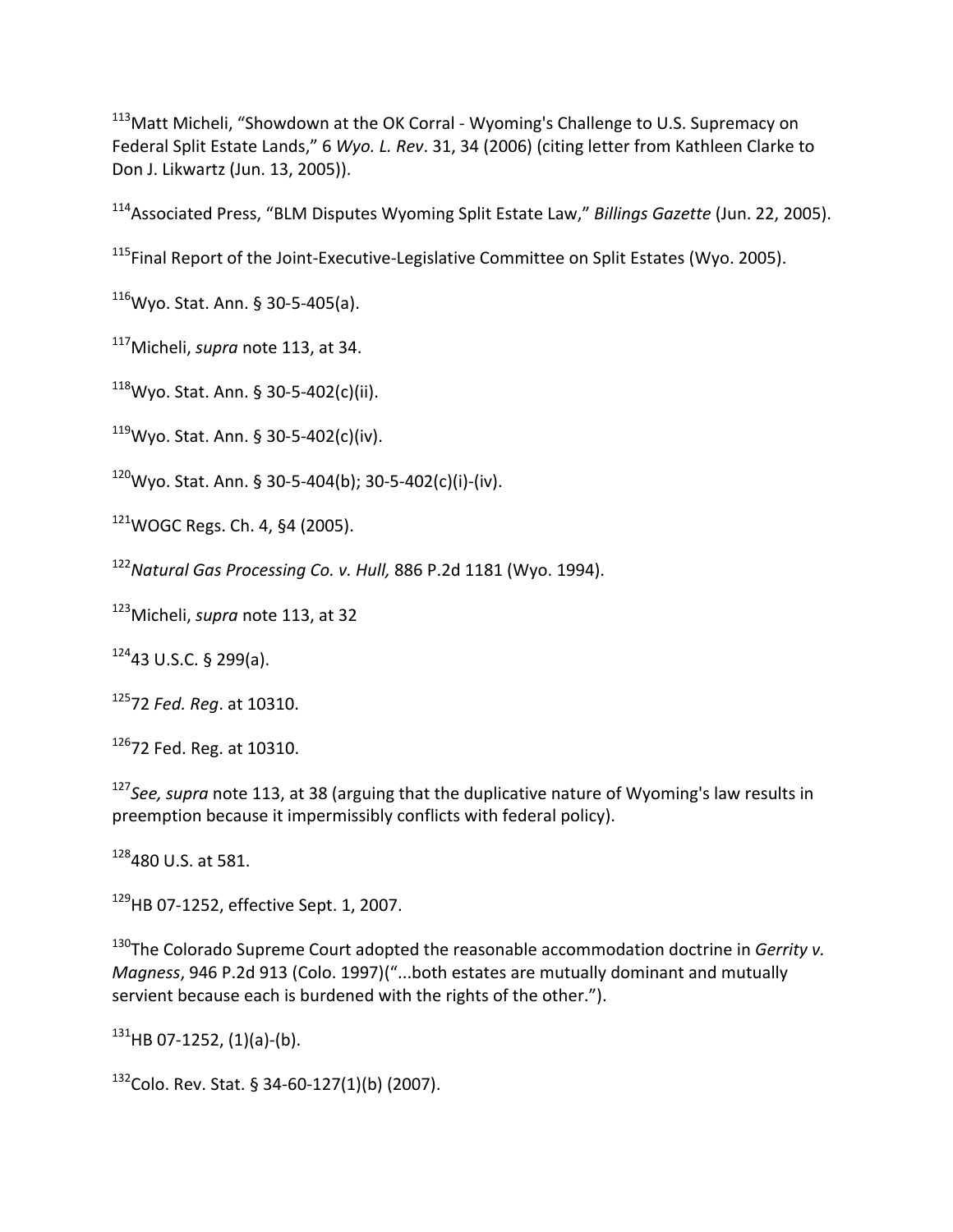133Colo. Rev. Stat. § 34-60-127(2).

 $134$ Colo. Rev. Stat. § 34-60-128(3)(d).

 $135$ Colo. Rev. Stat. § 34-60-106(11)(a)(II).

<sup>136</sup>COGCC, Initial Pre-Draft Rulemaking Proposal to Implement HB 1298 and HB 1341, at 4 (Nov. 27, 2007).

13742 U.S.C.A. 7401‐7671q.

13833 U.S.C.A. 1251‐1387.

139<sub>16</sub> U.S.C.A. 21211531-1599.

14016 U.S.C. 470 *et seq*.

<sup>141</sup>*Oil‐Dri Corp. v. Washoe County, slip op.,* no CV02‐02196, at 1‐2 (Nev. 2d Jud. Dist. Dec. 30, 2004).

<sup>142</sup>*Bd. of County Comm'rs v. BDS International, LLC*, 159 P.3d 773, 782 (Colo. App. 2006).

<sup>143</sup>New Mexico Surface Owners Protection Act, H.B. 827 (2007).

 $144$ New Mexico Surface Owner Protection Act § 2 (emphasis added).

<sup>145</sup>*Id*. § 4(A).

<sup>146</sup>*Id*. § 5.

<sup>147</sup>*Id*. § 6.

<sup>148</sup>*Id*. § 4(B).

149E.O. 13352, 69 *Fed. Reg*. 52989 (Aug. 30, 2004). *See also* Robert D. Comer, "Constitutional Conflicts on Public Lands," 75 *U. Colo. L. Rev*. 1133 (2004) (discussing Executive Order 13352).

15069 *Fed. Reg*. 52989.

151U.S. Dep't of Interior, Bureau of Land Management, *Energy Policy Act of 2005 ‐ Section 1835 Split Estate Federal Oil and Gas Leasing and Development Practices: A Report to Congress* (Dec. 2006); *see also* United States Department of the Interior, Bureau of Land Management, IM No. 2007‐165 (July 26, 2007) (implementation of the EPACT Split Estate Report recommendations).